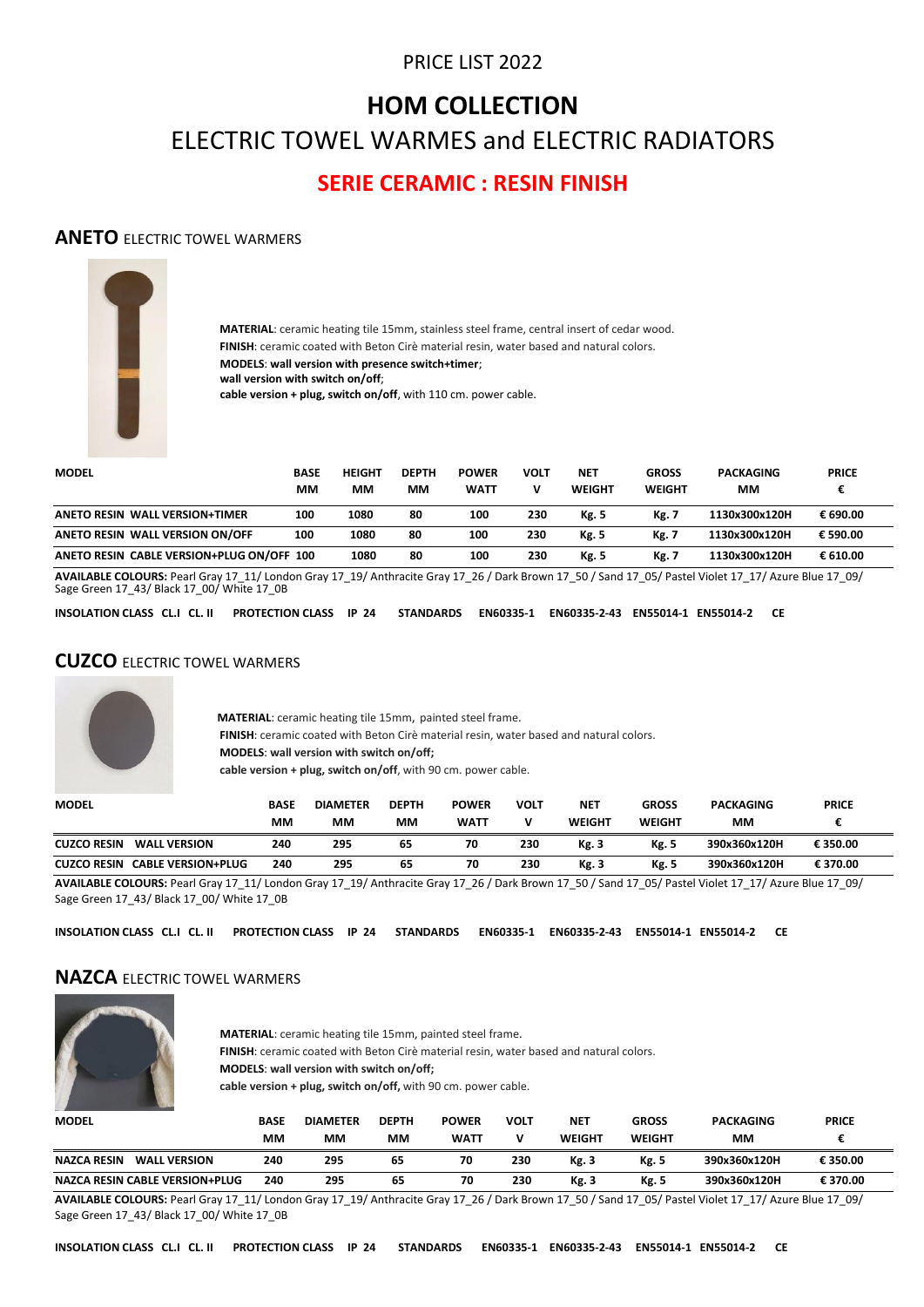### **ELYSIR S** ELECTRIC TOWEL WARMERS



 **MATERIAL**: ceramic heating tile 15mm, painted steel frame, towel rack in brushed steel.  **FINISH**: ceramic coated with Beton Cirè material resin, water based and natural colors.  **MODELS**: **wall version with switch on/off; cable version + plug, switch on/off,** with 110 cm. power cable.

| <b>MODEL</b>    |                                     | BASE<br>ΜМ | <b>HEIGHT</b><br>MМ | <b>DEPTH</b><br>ΜМ | <b>POWER</b><br><b>WATT</b> | VOLT | <b>NET</b><br>WEIGHT | <b>GROSS</b><br><b>WEIGHT</b> | <b>PACKAGING</b><br>мм | <b>PRICE</b> |  |
|-----------------|-------------------------------------|------------|---------------------|--------------------|-----------------------------|------|----------------------|-------------------------------|------------------------|--------------|--|
| <b>ELYSIR S</b> | <b>RESIN</b><br><b>WALL VERSION</b> | 324        | 630                 | 98                 | 150                         | 230  | Kg. 9                | Kg. 12                        | 730x410x130H           | € 710.00     |  |
| <b>ELYSIR S</b> | <b>RESIN CABLE VERSION+PLUG</b>     | 324        | 630                 | 98                 | 150                         | 230  | Kg. 9                | Kg. 12                        | 730x410x130H           | €730.00      |  |

**AVAILABLE COLOURS:** Pearl Gray 17\_11/ London Gray 17\_19/ Anthracite Gray 17\_26 / Dark Brown 17\_50 / Sand 17\_05/ Pastel Violet 17\_17/ Azure Blue 17\_09/ Sage Green 17\_43/ Black 17\_00/ White 17\_0B

**INSOLATION CLASS CL.I CL. II PROTECTION CLASS IP 24 STANDARDS EN60335-1 EN60335-2-43 EN55014-1 EN55014-2 CE**

#### **ELYSIR D** ELECTRIC RADIATOR



 **MATERIAL**: ceramic heating tile 15mm, painted steel frame, towel rack in brushed steel.  **FINISH**: ceramic coated with Beton Cirè material resin, water based and natural colors.  **MODELS**: **wall version with switch on/off; cable version + plug, switch on/off,** with 110 cm. power cable.

| <b>MODEL</b>    |                                     | <b>BASE</b> | <b>HEIGHT</b> | <b>DEPTH</b> | <b>POWER</b> | VOLT | <b>NET</b>    | <b>GROSS</b>  | <b>PACKAGING</b> | <b>PRICE</b> |  |
|-----------------|-------------------------------------|-------------|---------------|--------------|--------------|------|---------------|---------------|------------------|--------------|--|
|                 |                                     | MМ          | ΜМ            | ΜМ           | <b>WATT</b>  |      | <b>WEIGHT</b> | <b>WEIGHT</b> | ΜМ               |              |  |
| <b>ELYSIR D</b> | <b>RESIN</b><br><b>WALL VERSION</b> | 345         | 1260          | 95           | 300          | 230  | Kg. 20        | Kg. 24        | 1450x410x200H    | € 1090.00    |  |
| <b>ELYSIRD</b>  | <b>RESIN CABLE VERSION+PLUG</b>     | 345         | 1260          | 95           | 300          | 230  | Kg. 20        | Kg. 24        | 1450x410x200H    | € 1110.00    |  |

**AVAILABLE COLOURS:** Pearl Gray 17\_11/ London Gray 17\_19/ Anthracite Gray 17\_26 / Dark Brown 17\_50 / Sand 17\_05/ Pastel Violet 17\_17/ Azure Blue 17\_09/ Sage Green 17\_43/ Black 17\_00/ White 17\_0B

**INSOLATION CLASS CL.I CL. II PROTECTION CLASS IP 24 STANDARDS EN60335-1 EN60335-2-30 EN55014-1 EN55014-2 CE** 

#### **ELYSIR H** ELECTRIC RADIATOR



 **MATERIAL**: ceramic heating tile 15mm, painted steel frame.  **FINISH**: ceramic coated with Beton Cirè material resin, water based and natural colors.  **MODELS**: **wall version with switch on/off; cable version + plug, switch on/off,** with 110 cm. power cable.

| <b>MODEL</b>    |                                     | <b>BASE</b><br>мм | <b>HEIGHT</b><br>мм | <b>DEPTH</b><br>мм | <b>POWER</b><br><b>WATT</b> | VOLT | <b>NET</b><br><b>WEIGHT</b> | <b>GROSS</b><br><b>WEIGHT</b> | <b>PACKAGING</b><br>мм | <b>PRICE</b> |
|-----------------|-------------------------------------|-------------------|---------------------|--------------------|-----------------------------|------|-----------------------------|-------------------------------|------------------------|--------------|
| <b>ELYSIR H</b> | <b>RESIN</b><br><b>WALL VERSION</b> | 310               | 1270                | 55                 | 300                         | 230  | Kg. 16                      | Kg. 20                        | 1450x410x200H          | € 1070.00    |
| <b>ELYSIR H</b> | <b>RESIN CABLE VERSION+PLUG</b>     | 310               | 1270                | 55                 | 300                         | 230  | Kg. 16                      | Kg. 20                        | 1450x410x200H          | € 1090.00    |

**AVAILABLE COLOURS:** Pearl Gray 17\_11/ London Gray 17\_19/ Anthracite Gray 17\_26 / Dark Brown 17\_50 / Sand 17\_05/ Pastel Violet 17\_17/ Azure Blue 17\_09/ Sage Green 17\_43/ Black 17\_00/ White 17\_0B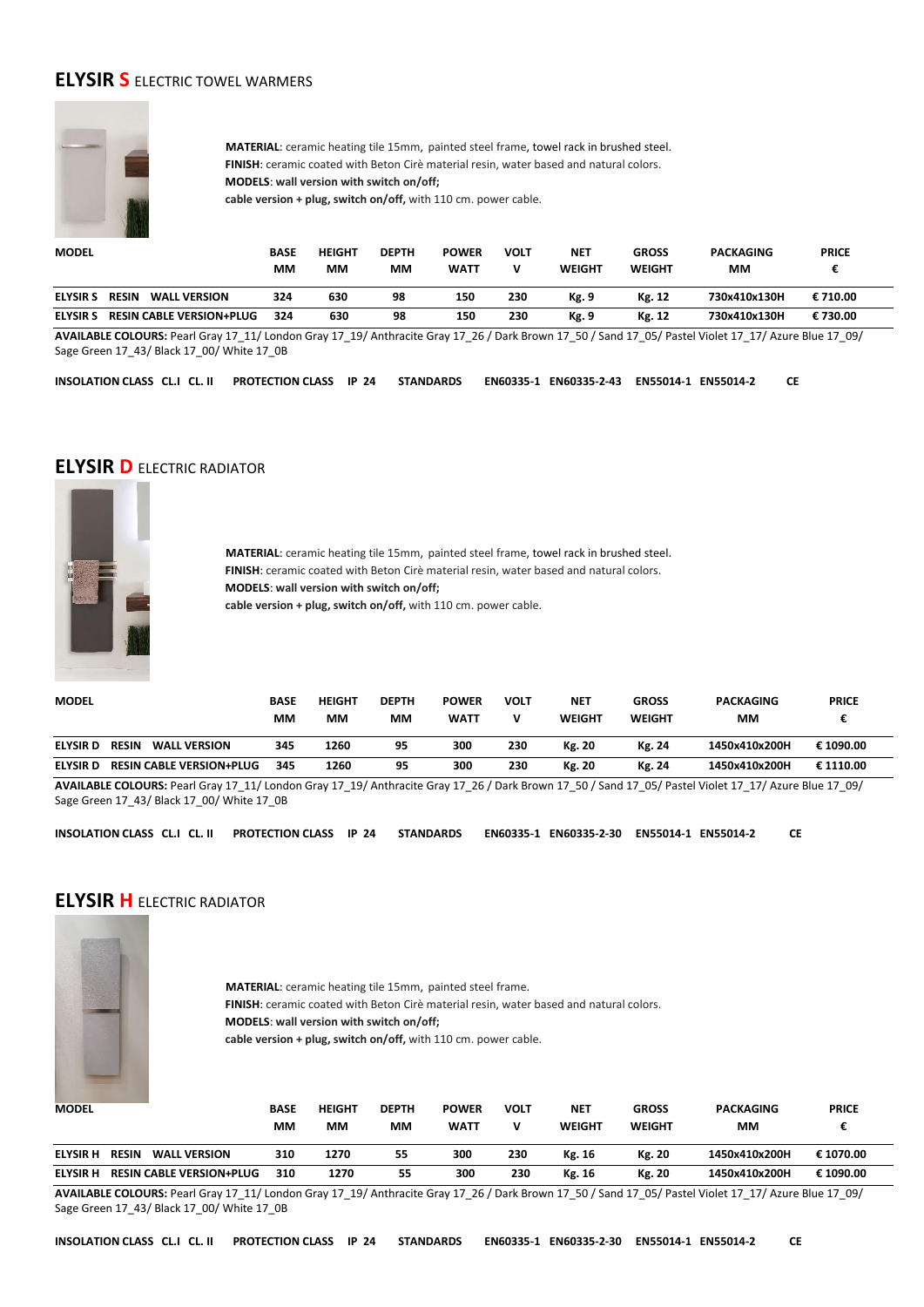# **TELIUS S** ELECTRIC TOWEL WARMERS



 **MATERIAL**: ceramic heating tile 15mm, painted steel frame, towel rack in brushed steel.  **FINISH**: ceramic coated with Beton Cirè material resin, water based and natural colors.  **MODELS**: **wall version with switch on/off; cable version + plug, switch on/off,** with 110 cm. power cable.

| <b>MODEL</b>    |                                     | <b>BASE</b><br>MМ | <b>HEIGHT</b><br>MМ | <b>DEPTH</b><br>MМ | <b>POWER</b><br><b>WATT</b> | VOLT | NET<br>WEIGHT | <b>GROSS</b><br><b>WEIGHT</b> | <b>PACKAGING</b><br>MМ | <b>PRICE</b> |  |
|-----------------|-------------------------------------|-------------------|---------------------|--------------------|-----------------------------|------|---------------|-------------------------------|------------------------|--------------|--|
| <b>TELIUS S</b> | <b>RESIN</b><br><b>WALL VERSION</b> | 350               | 805                 | 65-110             | 150                         | 230  | Kg. 12        | Kg. 16                        | 870x470x130H           | € 790.00     |  |
| <b>TELIUS S</b> | <b>RESIN CABLE VERSION+PLUG</b>     | 350               | 805                 | 65-110             | 150                         | 230  | Kg. 12        | Kg. 16                        | 870x470x130H           | € 810.00     |  |

**AVAILABLE COLOURS:** Pearl Gray 17\_11/ London Gray 17\_19/ Anthracite Gray 17\_26 / Dark Brown 17\_50 / Sand 17\_05/ Pastel Violet 17\_17/ Azure Blue 17\_09/ Sage Green 17\_43/ Black 17\_00/ White 17\_0B

**INSOLATION CLASS CL.I CL. II PROTECTION CLASS IP 24 STANDARDS EN60335-1 EN60335-2-43 EN55014-1 EN55014-2 CE**

#### **TELIUS D** ELECTRIC RADIATOR



 **MATERIAL:** ceramic heating tile 15mm, painted steel frame, 2 brushed steel towel rails.  **FINISH:** ceramic coated with Beton Cirè material resin, water based and natural colors.  **MODELS:** wall version with switch on/off; cable version + plug, switch on/off, with 110 cm. power cable.

| <b>MODEL</b>    |                                     | <b>BASE</b> | HEIGHT | <b>DEPTH</b> | <b>POWER</b> | VOLT | <b>NET</b> | <b>GROSS</b>  | <b>PACKAGING</b> | <b>PRICE</b> |  |
|-----------------|-------------------------------------|-------------|--------|--------------|--------------|------|------------|---------------|------------------|--------------|--|
|                 |                                     | MМ          | ΜМ     | МM           | <b>WATT</b>  |      | WEIGHT     | <b>WEIGHT</b> | MМ               |              |  |
| <b>TELIUS D</b> | <b>RESIN</b><br><b>WALL VERSION</b> | 350         | 1470   | 65-110       | 300          | 230  | Kg. 23     | Kg. 26        | 1590x480x130H    | €1250.00     |  |
| <b>TELIUS S</b> | <b>RESIN CABLE VERSION+PLUG</b>     | 350         | 1470   | 65-110       | 300          | 230  | Kg. 23     | Kg. 26        | 1590x480x130H    | € 1270.00    |  |

**AVAILABLE COLOURS:** Pearl Gray 17\_11/ London Gray 17\_19/ Anthracite Gray 17\_26 / Dark Brown 17\_50 / Sand 17\_05/ Pastel Violet 17\_17/ Azure Blue 17\_09/ Sage Green 17\_43/ Black 17\_00/ White 17\_0B

**INSOLATION CLASS CL.I CL. II PROTECTION CLASS IP 24 STANDARDS EN60335-1 EN60335-2-30 EN55014-1 EN55014-2 CE**

#### **KIWI** ELECTRIC TOWEL WARMERS



 **MATERIAL**: ceramic heating tile 15mm, painted steel frame.

 **FINISH**: ceramic coated with Beton Cirè material resin, water based and natural colors.

 **MODELS**: **wall version with switch on/off;**

 **cable version + plug, switch on/off,** with 110 cm. power cable.

 **ACCESSORIES:** supplied with 4 magnetic knobs for towel holder.

| <b>MODEL</b> |                                     | <b>BASE</b> | <b>HEIGHT</b> | <b>DEPTH</b> | <b>POWER</b> | <b>VOLT</b> | <b>NET</b> | <b>GROSS</b>  | <b>PACKAGING</b> | <b>PRICE</b> |  |
|--------------|-------------------------------------|-------------|---------------|--------------|--------------|-------------|------------|---------------|------------------|--------------|--|
|              |                                     | ΜМ          | ΜМ            | MМ           | <b>WATT</b>  |             | WEIGHT     | <b>WEIGHT</b> | мм               |              |  |
| <b>KIWI</b>  | <b>WALL VERSION</b><br><b>RESIN</b> | 260         | 570           | 30           | 60           | 230         | Kg. 12     | Kg. 16        | 730x410x130H     | € 690.00     |  |
| <b>KIWI</b>  | <b>RESIN CABLE VERSION+PLUG</b>     | 260         | 570           | 30           | 60           | 230         | Kg. 12     | Kg. 16        | 730x410x130H     | € 710.00     |  |

**AVAILABLE COLOURS:** Pearl Gray 17\_11/ London Gray 17\_19/ Anthracite Gray 17\_26 / Dark Brown 17\_50 / Sand 17\_05/ Pastel Violet 17\_17/ Azure Blue 17\_09/ Sage Green 17\_43/ Black 17\_00/ White 17\_0B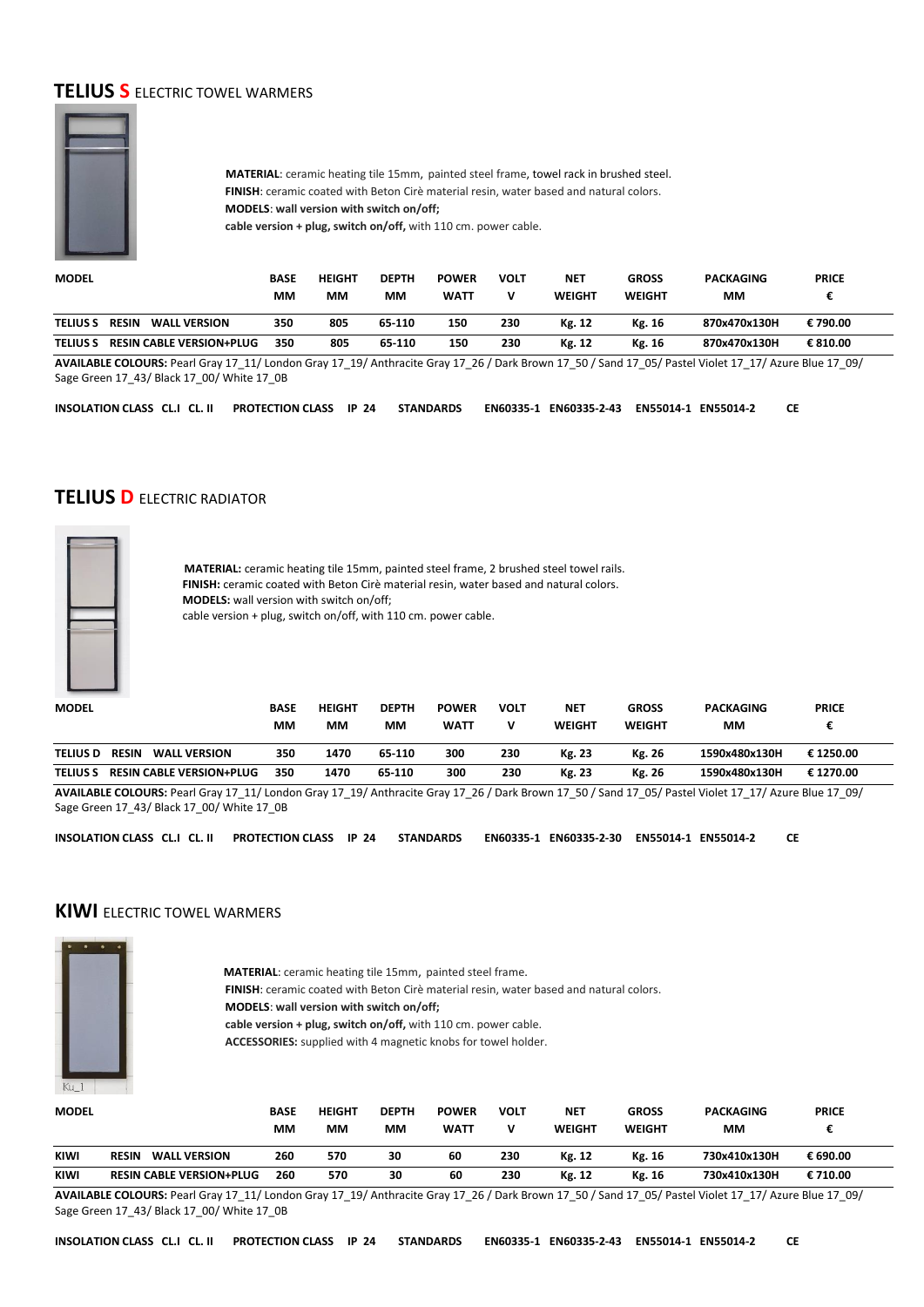### **H TAB 101 ELECTRIC TOWEL WARMERS**



**MATERIAL**: ceramic heating tile 15mm, wall supports in aluminum. **FINISH**: ceramic coated with Beton Cirè material resin, water based and natural colors. **MODELS**: **wall version with switch on/off; cable version + plug, switch on/off,** with 110 cm. power cable.

| <b>MODEL</b>                                  | <b>BASE</b> | <b>HEIGHT</b> | <b>DEPTH</b> | <b>POWER</b> | VOLT | <b>NET</b>    | <b>GROSS</b>  | <b>PACKAGING</b> | <b>PRICE</b> |
|-----------------------------------------------|-------------|---------------|--------------|--------------|------|---------------|---------------|------------------|--------------|
|                                               | MМ          | мм            | MМ           | <b>WATT</b>  |      | <b>WEIGHT</b> | <b>WEIGHT</b> | MМ               |              |
| <b>WALL VERSION</b><br><b>H TAB 101 RESIN</b> | 300         | 630           | 65/85        | 100          | 230  | <b>Kg. 5</b>  | Kg. 7         | 730x400x130H     | € 430.00     |
| H TAB 101 RESIN CABLE VERSION+PLUG 300        |             | 630           | 65/85        | 100          | 230  | Kg. 5         | Kg. .         | 730x400x130H     | €450.00      |

**AVAILABLE COLOURS:** Pearl Gray 17\_11/ London Gray 17\_19/ Anthracite Gray 17\_26 / Dark Brown 17\_50 / Sand 17\_05/ Pastel Violet 17\_17/ Azure Blue 17\_09/ Sage Green 17\_43/ Black 17\_00/ White 17\_0B

**INSOLATION CLASS CL.I CL. II PROTECTION CLASS IP 24 STANDARDS EN60335-1 EN60335-2-43 EN55014-1 EN55014-2 CE**

#### **H TAB 102** ELECTRIC TOWEL WARMERS



**MATERIAL**: ceramic heating tile 15mm, wall supports in aluminum. **FINISH**: ceramic coated with Beton Cirè material resin, water based and natural colors. **MODELS**: **wall version with switch on/off; cable version + plug, switch on/off,** with 110 cm. power cable.

| <b>MODEL</b>                                  | BASE | <b>HEIGHT</b> | <b>DEPTH</b> | <b>POWER</b> | VOLT | <b>NET</b>   | <b>GROSS</b> | <b>PACKAGING</b> | <b>PRICE</b> |
|-----------------------------------------------|------|---------------|--------------|--------------|------|--------------|--------------|------------------|--------------|
|                                               | мм   | мм            | MМ           | <b>WATT</b>  |      | WEIGHT       | WEIGHT       | MМ               |              |
| <b>H TAB 102 RESIN</b><br><b>WALL VERSION</b> | 300  | 630           | 65/85        | 100          | 230  | <b>Kg. 5</b> | Kg.          | 730x400x130H     | € 430.00     |
| H TAB 102 RESIN CABLE VERSION+PLUG            | 300  | 630           | 65/85        | 100          | 230  | Kg. 5        | Kg.          | 730x400x130H     | € 450.00     |

**AVAILABLE COLOURS:** Pearl Gray 17\_11/ London Gray 17\_19/ Anthracite Gray 17\_26 / Dark Brown 17\_50 / Sand 17\_05/ Pastel Violet 17\_17/ Azure Blue 17\_09/ Sage Green 17\_43/ Black 17\_00/ White 17\_0B

**INSOLATION CLASS CL.I CL. II PROTECTION CLASS IP 24 STANDARDS EN60335-1 EN60335-2-43 EN55014-1 EN55014-2 CE**

# **NESS 50 - 60** ELECTRIC TOWEL WARMERS



 **MATERIAL**: ceramic heating tile 15mm, painted steel frame.  **FINISH**: ceramic coated with Beton Cirè material resin, water based and natural colors.  **MODELS**: **wall version with switch on/off;**

| <b>MODEL</b>         |                     | <b>BASE</b><br>MМ | <b>HEIGHT</b><br>MМ | <b>DEPTH</b><br>MМ | <b>POWER</b><br><b>WATT</b> | VOLT | <b>NET</b><br><b>WEIGHT</b> | <b>GROSS</b><br>WEIGHT | <b>PACKAGING</b><br>MМ | <b>PRICE</b> |  |
|----------------------|---------------------|-------------------|---------------------|--------------------|-----------------------------|------|-----------------------------|------------------------|------------------------|--------------|--|
| <b>NESS 50 RESIN</b> | <b>WALL VERSION</b> | 480               | 100                 | 85                 | 40                          | 230  | <b>Kg. 2</b>                | Kg. 4                  | 520x180x130H           | € 280.00     |  |
| <b>NESS 60 RESIN</b> | <b>WALL VERSION</b> | 630               | 100                 | 85                 | 50                          | 230  | Kg. 3                       | Kg. 5                  | 800x210x130H           | € 300.00     |  |

**AVAILABLE COLOURS:** Pearl Gray 17\_11/ London Gray 17\_19/ Anthracite Gray 17\_26 / Dark Brown 17\_50 / Sand 17\_05/ Pastel Violet 17\_17/ Azure Blue 17\_09/ Sage Green 17\_43/ Black 17\_00/ White 17\_0B

**MODEL:** cable version + plug, switch on/off, on request, extra charge € 20.00.

**INSOLATION CLASS CL.I CL. II PROTECTION CLASS IP 24 STANDARDS EN60335-1 EN60335-2-43 EN55014-1 EN55014-2 CE**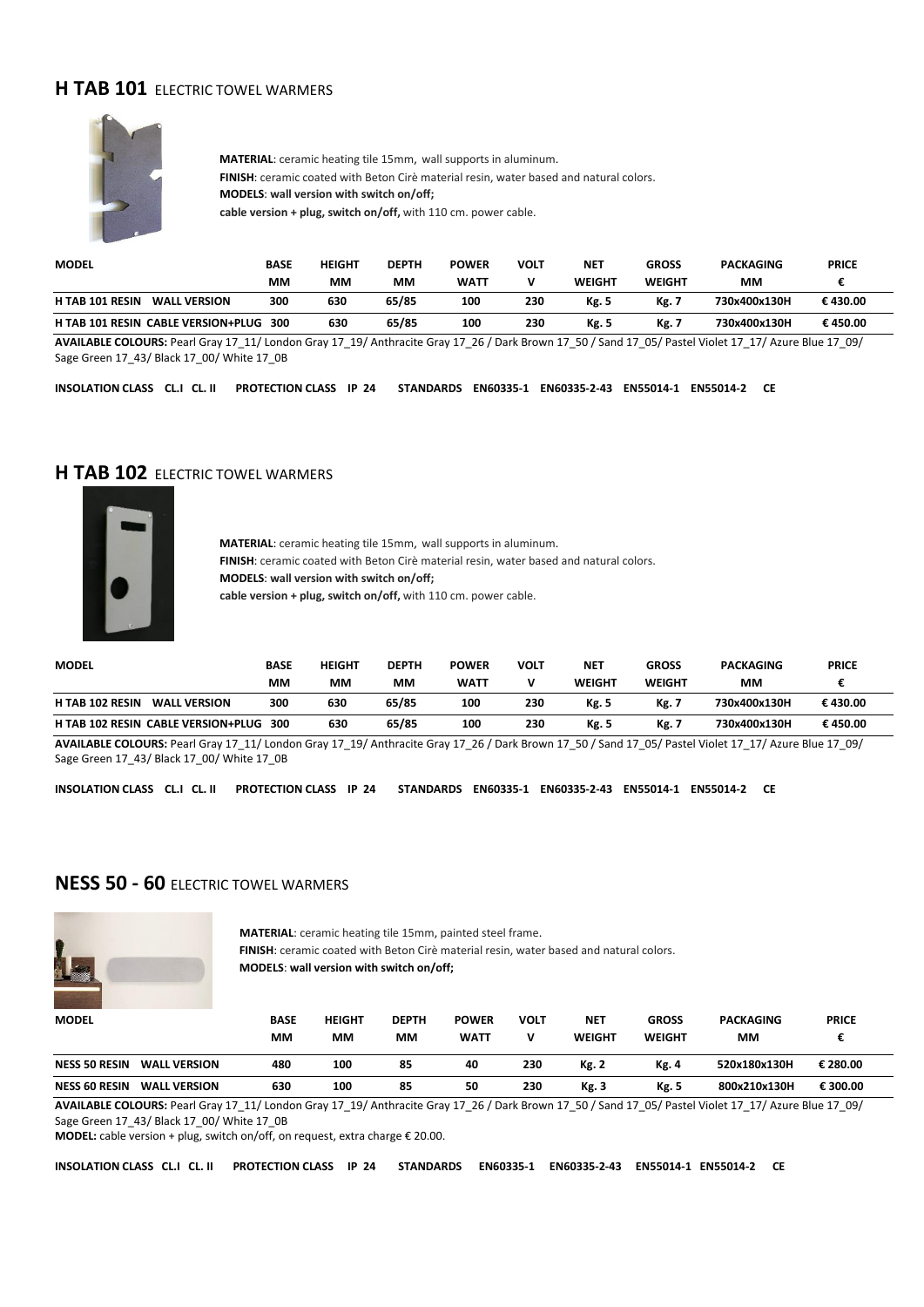#### **TERRA 400** ELECTRIC RADIATOR

.



 **MATERIAL**: ceramic heating tile, covered in steel, thickness 1.50mm. **PAINTING**: ceramic coated with Beton Cirè material resin, water based and natural colors. **MODELS**: **wall version with switch on/off; cable version + plug, switch on/off,** with 110 cm. power cable.

| <b>MODEL</b>     |                           | <b>BASE</b> | <b>DIAMETER</b> | <b>DEPTH</b> | <b>POWER</b> | VOLT | <b>NET</b>    | <b>GROSS</b>  | <b>PACKAGING</b> | <b>PRICE</b> |
|------------------|---------------------------|-------------|-----------------|--------------|--------------|------|---------------|---------------|------------------|--------------|
|                  |                           | мм          | ΜМ              | мм           | <b>WATT</b>  |      | <b>WEIGHT</b> | <b>WEIGHT</b> | ΜМ               |              |
| <b>TERRA 400</b> | <b>WALL VERSION</b>       | 600         | 510/600         | 155          | 400          | 230  | Kg. 13        | Kg. 16        | 740x740x270H     | € 590.00     |
| TERRA 400        | <b>CABLE VERSION+PLUG</b> | 600         | 510/600         | 155          | 400          | 230  | Kg. 13        | Kg. 16        | 740x740x270H     | € 610.00     |

**AVAILABLE COLOURS:** Pearl Gray 17\_11/ London Gray 17\_19/ Anthracite Gray 17\_26 / Dark Brown 17\_50 / Sand 17\_05/ Pastel Violet 17\_17/ Azure Blue 17\_09/ Sage Green 17\_43/ Black 17\_00/ White 17\_0B

**INSOLATION CLASS CL.I CL.II PROTECTION CLASS IP 24 STANDARDS EN60335-1 EN60335-2-30 EN 55014-1 EN55014-2 CE**

# **SERIE CERAMIC : RESIN FINISH WITH DECORATION**

#### **ELYSIR S** ELECTRIC TOWEL WARMERS



 **MATERIAL**: ceramic heating tile 15mm, painted steel frame, towel rack in brushed steel.  **FINISH**: ceramic coated in Beton Cirè material resin, water-based and natural colors, with relief resin decoration.  **MODELS**: **wall version with switch on/off;**

 **cable version + plug, switch on/off,** with 110 cm. power cable.

| <b>MODEL</b>    |                                     | <b>BASE</b><br>MМ | <b>HEIGHT</b><br>ΜМ | <b>DEPTH</b><br>MМ | <b>POWER</b><br><b>WATT</b> | VOLT | <b>NET</b><br><b>WEIGHT</b> | <b>GROSS</b><br><b>WEIGHT</b> | <b>PACKAGING</b><br>ΜМ | <b>PRICE</b> |  |
|-----------------|-------------------------------------|-------------------|---------------------|--------------------|-----------------------------|------|-----------------------------|-------------------------------|------------------------|--------------|--|
| <b>ELYSIR S</b> | <b>RESIN</b><br><b>WALL VERSION</b> | 324               | 630                 | 98                 | 150                         | 230  | Kg. 9                       | Kg. 12                        | 730x410x130H           | € 720.00     |  |
| <b>ELYSIR S</b> | <b>RESIN CABLE VERSION+PLUG</b>     | 324               | 630                 | 98                 | 150                         | 230  | Kg. 9                       | Kg. 12                        | 730x410x130H           | € 740.00     |  |

**AVAILABLE COLOURS:** Dark Brown 17\_50 +decor Beige 38/ Black 17-00 +decor Pearl Gray 11/ Sand 17\_05 + decor Light Green 57

**INSOLATION CLASS CL.I CL. II PROTECTION CLASS IP 24 STANDARDS EN60335-1 EN60335-2-43 EN55014-1 EN55014-2 CE**

# **ELYSIR D** ELECTRIC RADIATOR



 **MATERIAL**: ceramic heating tile 15mm, painted steel frame, towel rack in brushed steel. **FINISH**: ceramic coated in Beton Cirè material resin, water-based and natural colors, with relief resin decoration. **MODELS**: **wall version with switch on/off;**

**cable version + plug, switch on/off,** with 110 cm. power cable.

| <b>MODEL</b>    |                                     | <b>BASE</b><br>MМ | <b>HEIGHT</b><br>ΜМ | <b>DEPTH</b><br>МM | <b>POWER</b><br><b>WATT</b> | VOLT | <b>NET</b><br>WEIGHT | <b>GROSS</b><br><b>WEIGHT</b> | PACKAGING<br>MМ | <b>PRICE</b> |
|-----------------|-------------------------------------|-------------------|---------------------|--------------------|-----------------------------|------|----------------------|-------------------------------|-----------------|--------------|
| <b>ELYSIR D</b> | <b>RESIN</b><br><b>WALL VERSION</b> | 345               | 1260                | 95                 | 300                         | 230  | Kg. 20               | Kg. 24                        | 1450x410x200H   | € 1150.00    |
| <b>ELYSIR D</b> | <b>RESIN CABLE VERSION+PLUG</b>     | 345               | 1260                | 95                 | 300                         | 230  | Kg. 20               | Kg. 24                        | 1450x410x200H   | € 1170.00    |

**AVAILABLE COLOURS**: Dark Brown 17\_50 +decor Beige 38/ Black 17-00 +decor Pearl Gray 11/ Sand 17\_05 + decor Light Green 57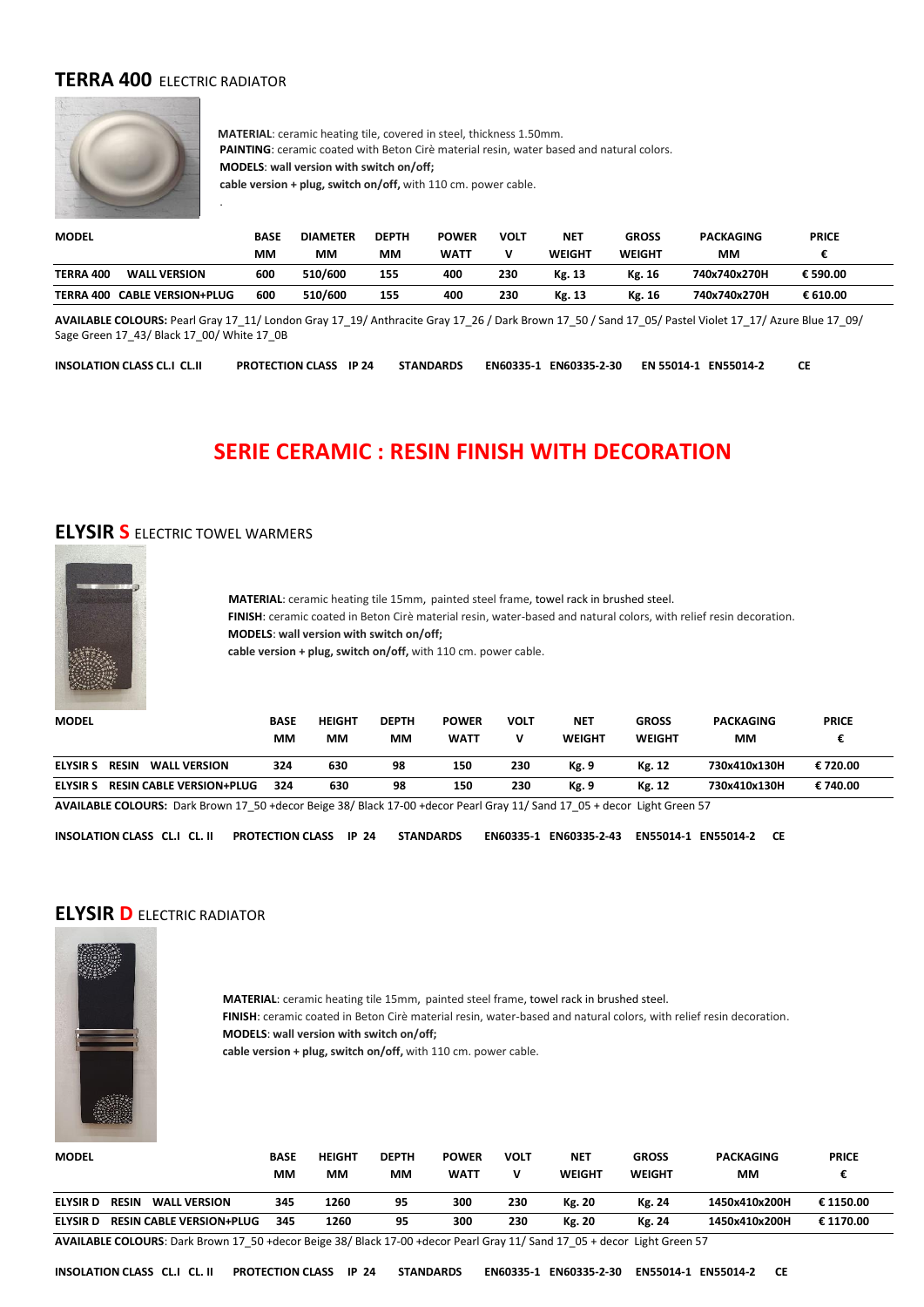#### **NESS 50 - 60** ELECTRIC TOWEL WARMERS



 **MATERIAL**: ceramic heating tile 15mm, painted steel frame.  **FINISH**: ceramic coated in Beton Cirè material resin, water-based and natural colors, with relief resin decoration.  **MODELS**: **wall version**.

| <b>MODEL</b>         |                     | BASE | <b>HEIGHT</b> | <b>DEPTH</b> | <b>POWER</b> | VOLT | <b>NET</b>    | <b>GROSS</b> | <b>PACKAGING</b> | <b>PRICE</b> |
|----------------------|---------------------|------|---------------|--------------|--------------|------|---------------|--------------|------------------|--------------|
|                      |                     | MМ   | МM            | MМ           | <b>WATT</b>  | v    | <b>WEIGHT</b> | WEIGHT       | MМ               |              |
| <b>NESS 50 RESIN</b> | <b>WALL VERSION</b> | 480  | 100           | 85           | 40           | 230  | Kg. 2         | Kg. 4        | 520x180x130H     | € 340.00     |
| <b>NESS 60 RESIN</b> | <b>WALL VERSION</b> | 630  | 100           | 85           | 50           | 230  | Kg. 3         | Kg. 5        | 800x210x130H     | € 360.00     |

**AVAILABLE COLOURS:** Dark Brown 17\_50 +decor Beige 38/ Black 17-00 +decor Pearl Gray 11/ Sand 17\_05 + decor Light Green 57 **MODEL:** cable version + plug, switch on/off, on request, extra charge € 20.00.

**INSOLATION CLASS CL.I CL. II PROTECTION CLASS IP 24 STANDARDS EN60335-1 EN60335-2-43 EN55014-1 EN55014-2 CE**

#### **CUZCO** ELECTRIC TOWEL WARMERS



 **MATERIAL**: ceramic heating tile 15mm, painted steel frame.  **FINISH**: ceramic coated in Beton Cirè material resin, water-based and natural colors, with relief resin decoration.

 **MODELS**: **wall version with switch on/off;**

 **cable version + plug, switch on/off,** with 90 cm. power cable.

| <b>MODEL</b>                                    | <b>BASE</b> | <b>DIAMETER</b> | <b>DEPTH</b> | <b>POWER</b> | VOLT | <b>NET</b>    | <b>GROSS</b>  | <b>PACKAGING</b> | <b>PRICE</b> |
|-------------------------------------------------|-------------|-----------------|--------------|--------------|------|---------------|---------------|------------------|--------------|
|                                                 | мм          | мм              | MМ           | <b>WATT</b>  | v    | <b>WEIGHT</b> | <b>WEIGHT</b> | мм               |              |
| <b>CUZCO RESIN</b><br><b>WALL VERSION</b>       | 240         | 295             | 65           | 70           | 230  | Kg. 3         | Kg. 5         | 390x360x120H     | € 400.00     |
| <b>CABLE VERSION+PLUG</b><br><b>CUZCO RESIN</b> | 240         | 295             | 65           | 70           | 230  | Kg. 3         | Kg. 5         | 390x360x120H     | € 420.00     |

**AVAILABLE COLOURS:** Dark Brown 17\_50 +decor Beige 38/ Black 17-00 +decor Pearl Gray 11/ Sand 17\_05 + decor Light Green 57

**INSOLATION CLASS CL.I CL. II PROTECTION CLASS IP 24 STANDARDS EN60335-1 EN60335-2-43 EN55014-1 EN55014-2 CE**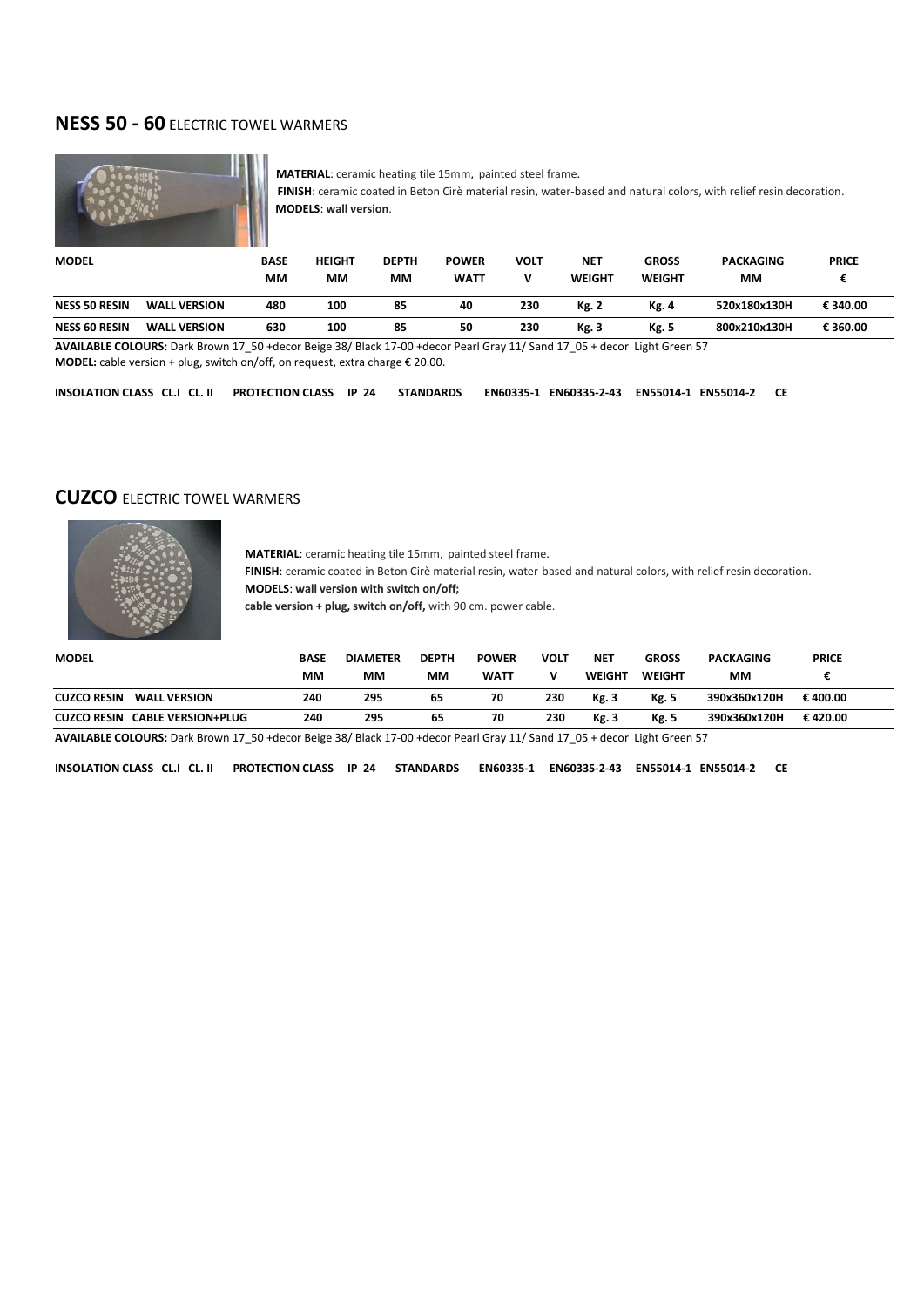# **SERIE CERAMIC : GLOSSY & MATT FINISH**

#### **ANETO** ELECTRIC TOWEL WARMERS



**MATERIAL**: ceramic heating tile 15mm, stainless steel frame, central insert of cedar wood. **PAINTING GLOSSY FINISH**: water double layer with transparent polyurethane finish. **MATT FINISH**: water double layer with matt finish. **MODELS**: **wall version with presence switch+timer**; **wall version with switch on/off**; **cable version + plug, switch on/off**, with 110 cm. power cable.

| <b>MODEL</b>                    | BASE | <b>HEIGHT</b> | <b>DEPTH</b> | <b>POWER</b> | <b>VOLT</b> | <b>NET</b>    | <b>GROSS</b>  | <b>PACKAGING</b> | <b>PRICE</b>  | <b>PRICE</b> |
|---------------------------------|------|---------------|--------------|--------------|-------------|---------------|---------------|------------------|---------------|--------------|
|                                 | ΜМ   | ΜМ            | MМ           | <b>WATT</b>  |             | <b>WEIGHT</b> | <b>WEIGHT</b> | ΜМ               | <b>GLOSSY</b> | <b>MATT</b>  |
| ANETO WALL VERSION+TIMER        | 100  | 1080          | 80           | 100          | 230         | <b>Kg. 5</b>  | <b>Kg.7</b>   | 1130x300x120H    | € 690.00      | € 740.00     |
| ANETO WALL VERSION ON/OFF       | 100  | 1080          | 80           | 100          | 230         | <b>Kg. 5</b>  | <b>Kg. 7</b>  | 1130x300x120H    | € 590.00      | € 640.00     |
| ANETO CABLE VERSION+PLUG ON/OFF | 100  | 1080          | 80           | 100          | 230         | <b>Kg. 5</b>  | <b>Kg. 7</b>  | 1130x300x120H    | € 610.00      | € 660.00     |

**AVAILABLE COLOURS GLOSSY**: White Ral 9003/ Black Slate Ral 7021.

**AVAILABLE COLOURS MATT**: White Ral 9003/ Black Slate Ral 7021/ Dark Brown Ral 8019/ Light Blue Ral 5014/ Pearl Gray Ral 7040/ Graphite Ral 7012.

**INSOLATION CLASS CL.I CL. II PROTECTION CLASS IP 24 STANDARDS EN60335-1 EN60335-2-43 EN55014-1 EN55014-2 CE**

#### **CUZCO** ELECTRIC TOWEL WARMERS



**MATERIAL**: ceramic heating tile 15mm, painted steel frame. **PAINTING GLOSSY FINISH**: water double layer with transparent polyurethane finish. **MATT FINISH**: water double layer with matt finish. **MODELS**: **wall version with switch on/off; cable version + plug, switch on/off,** with 90 cm. power cable.

| <b>MODEL</b>                        | <b>BASE</b>                                                                                              | <b>DIAMETER</b> | <b>DEPTH</b> | <b>POWER</b> | <b>VOLT</b> | <b>NET</b>    | <b>GROSS</b>  | <b>PACKAGING</b> | <b>PRICE</b>  | <b>PRICE</b> |  |
|-------------------------------------|----------------------------------------------------------------------------------------------------------|-----------------|--------------|--------------|-------------|---------------|---------------|------------------|---------------|--------------|--|
|                                     | ΜМ                                                                                                       | ΜМ              | MМ           | <b>WATT</b>  |             | <b>WEIGHT</b> | <b>WEIGHT</b> | MМ               | <b>GLOSSY</b> | <b>MATT</b>  |  |
| <b>WALL VERSION</b><br><b>CUZCO</b> | 240                                                                                                      | 295             | 65           | 70           | 230         | Kg. 3         | Kg. 5         | 390x360x120H     | € 350.00      | € 380.00     |  |
| <b>CUZCO CABLE VERSION+PLUG</b>     | 240                                                                                                      | 295             | 65           | 70           | 230         | Kg. 3         | Kg. 5         | 390x360x120H     | € 370.00      | €400.00      |  |
|                                     | AVAILABLE COLOURS GLOSSY: White Ral 9003/ Black Slate Ral 7021/Sage Green Ral 6021/ Light Blue Ral 5014. |                 |              |              |             |               |               |                  |               |              |  |

**AVAILABLE COLOURS MATT**: White Ral 9003/ Black Slate Ral 7021/ Dark Brown Ral 8019/ Light Blue Ral 5014/ Pearl Gray Ral 7040/ Graphite Ral 7012.

**INSOLATION CLASS CL.I CL. II PROTECTION CLASS IP 24 STANDARDS EN60335-1 EN60335-2-43 EN55014-1 EN55014-2 CE**

#### **NAZCA** ELECTRIC TOWEL WARMERS



**MATERIAL**: ceramic heating tile 15mm, painted steel frame. **PAINTING GLOSSY FINISH**: water double layer with transparent polyurethane finish. **MATT FINISH**: water double layer with matt finish. **MODELS**: **wall version with switch on/off; cable version + plug, switch on/off,** with 90 cm. power cable.

| <b>MODEL</b>                        | <b>BASE</b> | <b>DIAMETER</b> | <b>DEPTH</b> | <b>POWER</b> | VOLT | NET          | GROSS         | <b>PACKAGING</b> | <b>PRICE</b>  | <b>PRICE</b> |
|-------------------------------------|-------------|-----------------|--------------|--------------|------|--------------|---------------|------------------|---------------|--------------|
|                                     | МM          | мм              | MМ           | <b>WATT</b>  |      | WEIGHT       | <b>WEIGHT</b> | MМ               | <b>GLOSSY</b> | <b>MATT</b>  |
| <b>NAZCA</b><br><b>WALL VERSION</b> | 240         | 295             | 65           | 70           | 230  | <b>Kg. 3</b> | <b>Kg. 5</b>  | 390x360x120H     | € 350.00      | € 380.00     |
| NAZCA CABLE VERSION+PLUG            | 240         | 295             | 65           | 70           | 230  | Kg. 3        | Kg. 5         | 390x360x120H     | € 370.00      | € 400.00     |

**AVAILABLE COLOURS GLOSSY**: White Ral 9003/ Black Slate Ral 7021/Sage Green Ral 6021/ Light Blue e Ral 5014.

**AVAILABLE COLOURS MATT**: White Ral 9003/ Black Slate Ral 7021/ Dark Brown Ral 8019/ Light Blue Ral 5014/ Pearl Gray Ral 7040/ Graphite Ral 7012.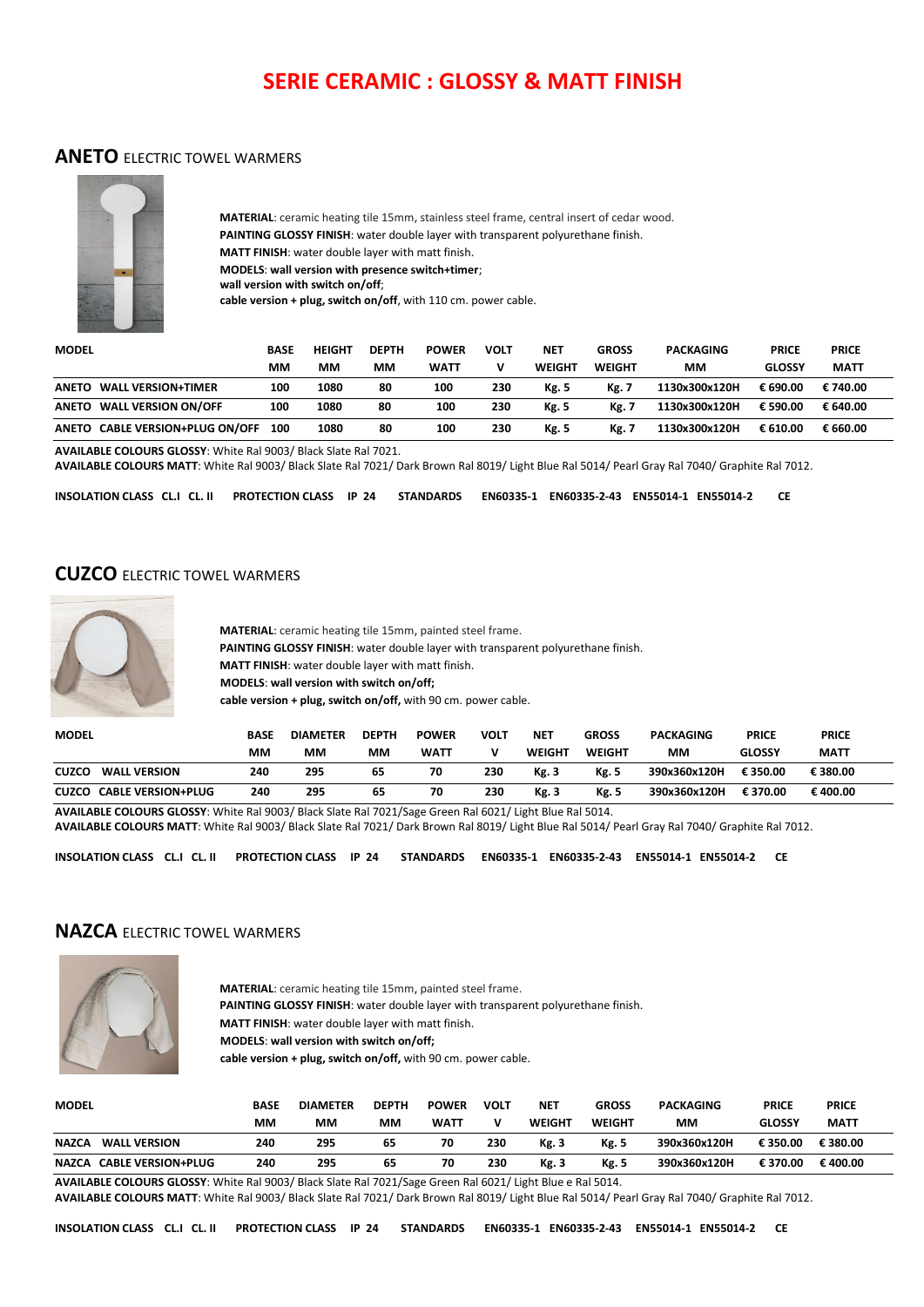### **NESS 50 – 60** ELECTRIC TOWEL WARMERS



**MATERIAL**: ceramic heating tile 15mm, painted steel frame. **PAINTING GLOSSY FINISH**: water double layer with transparent polyurethane finish. **MATT FINISH**: water double layer with matt finish. **MODELS**: **wall version with switch on/off.**

| <b>MODEL</b>   |                     | <b>BASE</b> | <b>HEIGHT</b> | <b>DEPTH</b> | <b>POWER</b> | VOLT | <b>NET</b>   | <b>GROSS</b>  | <b>PACKAGING</b> | <b>PRICE</b>  | <b>PRICE</b> |
|----------------|---------------------|-------------|---------------|--------------|--------------|------|--------------|---------------|------------------|---------------|--------------|
|                |                     | MМ          | ΜМ            | MМ           | <b>WATT</b>  | v    | WEIGHT       | <b>WEIGHT</b> | ΜМ               | <b>GLOSSY</b> | <b>MATT</b>  |
| <b>NESS 50</b> | <b>WALL VERSION</b> | 480         | 100           | 85           | 40           | 230  | <b>Kg. 2</b> | <b>Kg. 4</b>  | 520x180x130H     | € 280.00      | € 310.00     |
| <b>NESS 60</b> | <b>WALL VERSION</b> | 630         | 100           | 85           | 50           | 230  | Kg. 3        | <b>Kg. 5</b>  | 800x210x130H     | € 300.00      | € 330.00     |

**AVAILABLE COLOURS GLOSSY**: White Ral 9003/ Black Slate Ral 7021.

**AVAILABLE COLOURS MATT**: White Ral 9003/ Black Slate Ral 7021/ Dark Brown Ral 8019/ Light Blue Ral 5014/ Pearl Gray Ral 7040/ Graphite Ral 7012. **MODEL:** cable version + plug, switch on/off, on request, extra charge € 20.00.

**INSOLATION CLASS CL.I CL. II PROTECTION CLASS IP 24 STANDARDS EN60335-1 EN60335-2-43 EN55014-1 EN55014-2 CE**

#### **ZIG ZAG** FLECTRIC TOWEL WARMERS



**MATERIAL**: ceramic heating object. **PAINTING:** 100% handcrafted glazed ceramic with pouring effect. **POWER ON**: ON / OFF foot switch, power cable 300 cm.

| <b>MODEL</b> | BASE                             | <b>HEIGHT</b> | <b>DIAMETER</b> | <b>POWER</b> | <b>VOLT</b> | <b>NET</b>    | <b>GROSS</b> | <b>PACKAGING</b> | <b>PRICE</b> |  |
|--------------|----------------------------------|---------------|-----------------|--------------|-------------|---------------|--------------|------------------|--------------|--|
|              | мм                               | ΜМ            | мм              | <b>WATT</b>  |             | WEIGHT        | WEIGHT       | МM               |              |  |
| ZIG ZAG      | 400<br><b>CABLE VERSION+PLUG</b> | 480           | 444             | 100          | 230         | <b>Kg. 20</b> | Kg. 25       | 500x500x560H     | € 990.00     |  |

**AVAILABLE COLOURS:** Ivory Ral 9003/Bleu Navy Ral 5022/Walnut Ral 8016.

**INSOLATION CLASS CL.I CL.II PROTECTION CLASS IP 24 STANDARDS EN60335-1 EN60335-2-43 EN55014-1 EN55014-2 CE**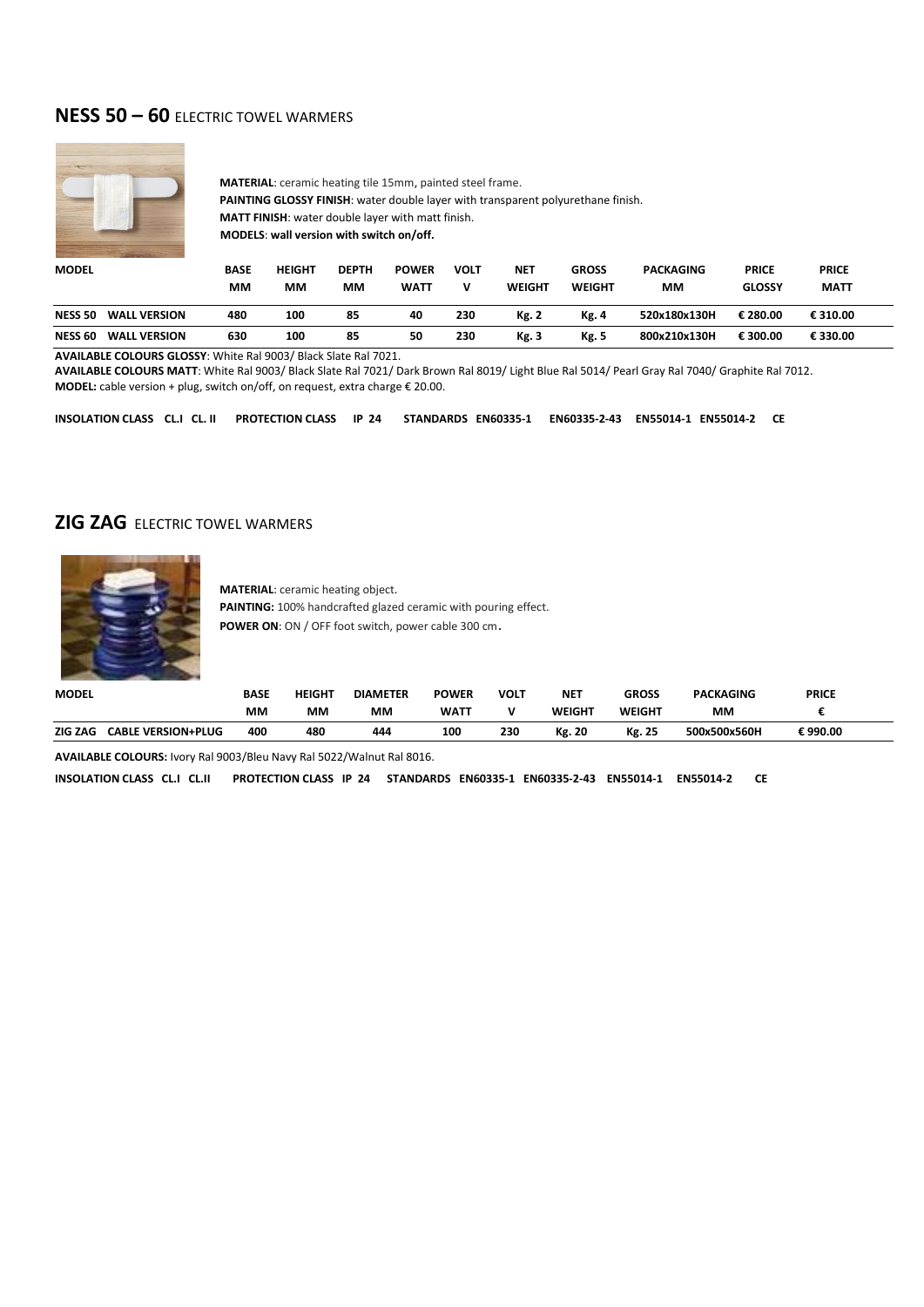# **SERIE CERAMIC : MATT FINISH**

#### **ELYSIR S** ELECTRIC TOWEL WARMERS



 **MATERIAL**: ceramic heating tile 15mm, painted steel frame, towel rack in brushed steel.  **PAINTING GLOSSY FINISH**: water double layer with transparent polyurethane finish.  **MODELS**: **wall version with switch on/off; cable version + plug, switch on/off,** with 110cm. power cable.

**MODEL BASE HEIGHT DEPTH POWER VOLT NET GROSS PACKAGING PRICE MM MM MM WATT V WEIGHT WEIGHT MM € ELYSIR S MATT WALL VERSION 324 630 98 150 230 Kg. 9 Kg. 12 730x410x130H € 760.00 ELYSIR S MATT CABLE VERSION+PLUG 324 630 98 150 230 Kg. 9 Kg. 12 730x410x130H € 780.00** 

**AVAILABLE COLOURS MATT**: White Ral 9003/ Black Slate Ral 7021/ Dark Brown Ral 8019 / Light Blue Ral 5014/ Pearl Gray Ral 7040/ Graphite Ral 7012

**INSOLATION CLASS CL.I CL. II PROTECTION CLASS IP 24 STANDARDS EN60335-1 EN60335-2-43 EN55014-1 EN55014-2 CE**

#### **ELYSIR D** ELECTRIC RADIATOR



 **MATERIAL**: ceramic heating tile 15mm, painted steel frame, towel rack in brushed steel.  **PAINTING GLOSSY FINISH**: water double layer with transparent polyurethane finish.  **MODELS**: **wall version with switch on/off; cable version + plug, switch on/off,** with 110cm. power cable.

|                |             |                           | BASE | <b>HEIGHT</b> | <b>DEPTH</b> | <b>POWER</b> | VOLT | <b>NET</b> | <b>GROSS</b> | <b>PACKAGING</b> | <b>PRICE</b> |
|----------------|-------------|---------------------------|------|---------------|--------------|--------------|------|------------|--------------|------------------|--------------|
|                |             |                           | MМ   | MМ            | MМ           | <b>WATT</b>  | v    | WEIGHT     | WEIGHT       | мм               |              |
| <b>ELYSIRD</b> | <b>MATT</b> | <b>WALL VERSION</b>       | 345  | 1260          | 95           | 300          | 230  | Kg. 18     | Kg. 24       | 1450x410x200H    | € 1190.00    |
| <b>ELYSIRD</b> | <b>MATT</b> | <b>CABLE VERSION+PLUG</b> | 345  | 1260          | 95           | 300          | 230  | Kg. 18     | Kg. 24       | 1450x410x200H    | € 1210.00    |

**AVAILABLE COLOURS MATT**: White Ral 9003/ Black Slate Ral 7021/ Dark Brown Ral 8019 / Light Blue Ral 5014/ Pearl Gray Ral 7040/ Graphite Ral 7012

**INSOLATION CLASS CL.I CL. II PROTECTION CLASS IP 24 STANDARDS EN60335-1 EN60335-2-30 EN55014-1 EN55014-2 CE** 

#### **ELYSIR H** FLECTRIC RADIATOR



 **MATERIAL**: ceramic heating tile 15mm, painted steel frame.  **PAINTING GLOSSY FINISH**: water double layer with transparent polyurethane finish.  **MODELS**: **wall version with switch on/off; cable version + plug, switch on/off,** with 110cm. power cable.

| <b>MODEL</b>    |             |                           | BASE<br>MМ | <b>HEIGHT</b><br>мм | <b>DEPTH</b><br>ΜМ | <b>POWER</b><br><b>WATT</b> | <b>VOLT</b> | <b>NET</b><br><b>WEIGHT</b> | <b>GROSS</b><br><b>WEIGHT</b> | <b>PACKAGING</b><br>MМ | <b>PRICE</b> |
|-----------------|-------------|---------------------------|------------|---------------------|--------------------|-----------------------------|-------------|-----------------------------|-------------------------------|------------------------|--------------|
| <b>ELYSIR H</b> | <b>MAT1</b> | <b>WALL VERSION</b>       | 310        | 1270                | 55                 | 300                         | 230         | Kg. 16                      | Kg. 20                        | 1450x410x200H          | € 1170.00    |
| <b>ELYSIR H</b> | MATT        | <b>CABLE VERSION+PLUG</b> | 310        | 1270                | 55                 | 300                         | 230         | Kg. 16                      | Kg. 20                        | 1450x410x200H          | 1190.00      |

**AVAILABLE COLOURS MATT**: White Ral 9003/ Black Slate Ral 7021/ Dark Brown Ral 8019 / Light Blue Ral 5014/ Pearl Gray Ral 7040/ Graphite Ral 7012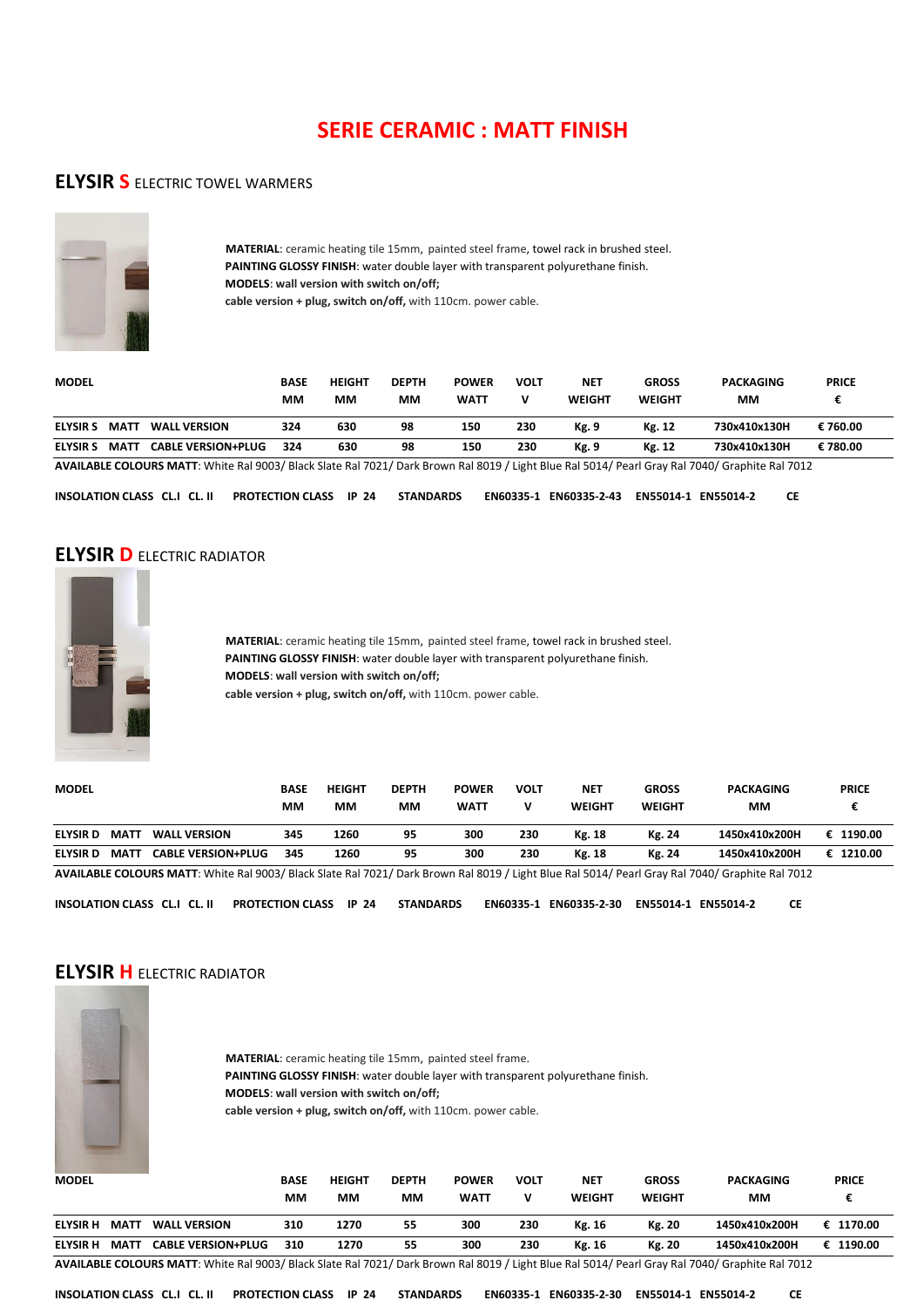# **SERIE STEEL**

#### **SEVEN-T** ELECTRIC RADIATOR



**MATERIAL**: ceramic heating tile, covered in steel, thickness 1.50mm. **FINISH:** ecological QUALICOAT powder coating matt effect; **MODELLI**: power **500Watt**; power **700Watt**, power **1000Watt; wall version with switch on/off; cable version + plug, switch on/off,** with 110 cm. power cable. **version with LED lights** with separate power switch. **ACCESSORIES**:

digital thermostat WATTS with receiver, description page "Accessories".

| <b>MODEL</b>                                                | <b>BASE</b> | <b>HEIGHT</b>                    | <b>DEPTH</b>                   | <b>POWER</b> | <b>VOLT</b> | <b>NET</b>    | <b>GROSS</b>  | <b>PACKAGING</b> | <b>PRICE</b>         |
|-------------------------------------------------------------|-------------|----------------------------------|--------------------------------|--------------|-------------|---------------|---------------|------------------|----------------------|
|                                                             | MМ          | MМ                               | MМ                             | <b>WATT</b>  | v           | <b>WEIGHT</b> | <b>WEIGHT</b> | MМ               | €                    |
| 500W<br><b>SEVEN T</b>                                      | 530         | 1160                             | 60                             | 500          | 230         | Kg. 35        | Kg. 44        | 1400x700x130H    | € 1690.00            |
| SEVEN-T WITH LED LIGHT<br>500W                              | 530         | 1160                             | 60                             | 500          | 230         | Kg. 35        | Kg. 44        | 1400x700x130H    | € 1790.00            |
| SEVEN-T 700W                                                | 530         | 1160                             | 60                             | 700          | 230         | Kg. 35        | Kg. 44        | 1400x700x130H    | € 1790.00            |
| SEVEN-T WITH LED LIGHT<br>700W                              | 530         | 1160                             | 60                             | 700          | 230         | Kg. 35        | Kg. 44        | 1400x700x130H    | € 1890.00            |
| SEVEN-T 1000W                                               | 530         | 1160                             | 60                             | 1000         | 230         | Kg. 35        | Kg. 44        | 1400x700x130H    | € 1890.00            |
| SEVEN-T WITH LED LIGHT<br>1000W                             | 530         | 1160                             | 60                             | 1000         | 230         | Kg. 35        | Kg. 44        | 1400x700x130H    | € 1990.00            |
| DIGITAL THERMOSTAT WATTS<br>DIGITAL CHRONO THERMOSTAT WATTS |             | <b>DISPLAY</b><br><b>DISPLAY</b> | BT DO2 RF<br><b>BT DP02 RF</b> |              |             |               |               |                  | € 150.00<br>€ 185.00 |
| <b>WIRELESS RECEIVER</b>                                    |             | <b>RECEIVER</b>                  | <b>BT WR02 RF</b>              |              |             |               |               |                  | 140.00<br>€          |
| AVAILARLE COLORS SATIN RAINT: Ergo RAL choice               |             |                                  |                                |              |             |               |               |                  |                      |

**AVAILABLE COLORS SATIN PAINT:** Free RAL choice. **MODEL:** cable version + plug, switch on/off, on request, extra charge € 20.00.

**INSOLATION CLASS CL.I CL.II PROTECTION CLASS IP 24 STANDARDS EN60335-1 EN60335-2-30 EN 55014-1 EN55014-2 CE**

### **RAME'** ELECTRIC RADIATOR



 **MATERIAL**: ceramic heating tile, covered in steel, thickness 1.50mm. **FINISH: Painting** anti-scratch **satin finish** QUALICOAT polyester powder coating; **Resin,** ceramic coated with Beton Cirè material resin, water based and natural colors.  **MODELS**: power **1000Watt**; power **1500Watt**;

**cable version + plug, switch on/off,** with 110 cm. power cable.

**ACCESSORIES**:

digital thermostat WATTS with receiver, description page "Accessories"

| <b>MODEL</b>                    | <b>BASE</b><br>MМ | <b>HEIGHT</b><br>MМ | <b>DEPTH</b><br>MМ | <b>POWER</b><br><b>WATT</b> | <b>VOLT</b><br>v | NET<br><b>WEIGHT</b> | <b>GROSS</b><br><b>WEIGHT</b> | <b>PACKAGING</b><br>ΜМ | <b>PRICE</b><br><b>PAINT</b> | <b>PRICE</b><br><b>RESIN</b> |
|---------------------------------|-------------------|---------------------|--------------------|-----------------------------|------------------|----------------------|-------------------------------|------------------------|------------------------------|------------------------------|
| <b>RAME' 1000</b>               | 830               | 430                 | 95                 | 1000                        | 230              | Kg. 21               | Kg. 24                        | 870x470x130H           | € 820.00                     | € 900.00                     |
| <b>RAME' 1500</b>               | 830               | 430                 | 95                 | 1500                        | 230              | Kg. 21               | Kg. 24                        | 870x470x130H           | € 860.00                     | € 940.00                     |
| DIGITAL THERMOSTAT WATTS        |                   | <b>DISPLAY</b>      |                    | <b>BT DO2 RF</b>            |                  |                      |                               |                        |                              | € 150.00                     |
| DIGITAL CHRONO THERMOSTAT WATTS |                   | <b>DISPLAY</b>      |                    | <b>BT DP02 RF</b>           |                  |                      |                               |                        |                              | € 185.00                     |
| <b>WIRELESS RECEIVER</b>        |                   | <b>RECEIVER</b>     |                    | <b>BT WR02 RF</b>           |                  |                      |                               |                        |                              | € 140.00                     |

**AVAILABLE COLOURS SATIN FINISH**: Milk White Ral 9001/Black Slate Ral 7021.

**AVAILABLE COLOURS RESIN FINISH:** Pearl Gray 17\_11/ London Gray 17\_19/ Anthracite Gray 17\_26 / Dark Brown 17\_50 / Sand 17\_05/ Pastel Violet 17\_17/ Azure Blue 17\_09/ Sage Green 17\_43/ Black 17\_00/ White 17\_0B

| INSOLATION CLASS CL.I CL.II | PROTECTION CLASS IP 24 STANDARDS EN60335-1 EN60335-2-30 EN 55014-1 EN55014-2 |  |  |  |  |  |  | <b>CE</b> |
|-----------------------------|------------------------------------------------------------------------------|--|--|--|--|--|--|-----------|
|-----------------------------|------------------------------------------------------------------------------|--|--|--|--|--|--|-----------|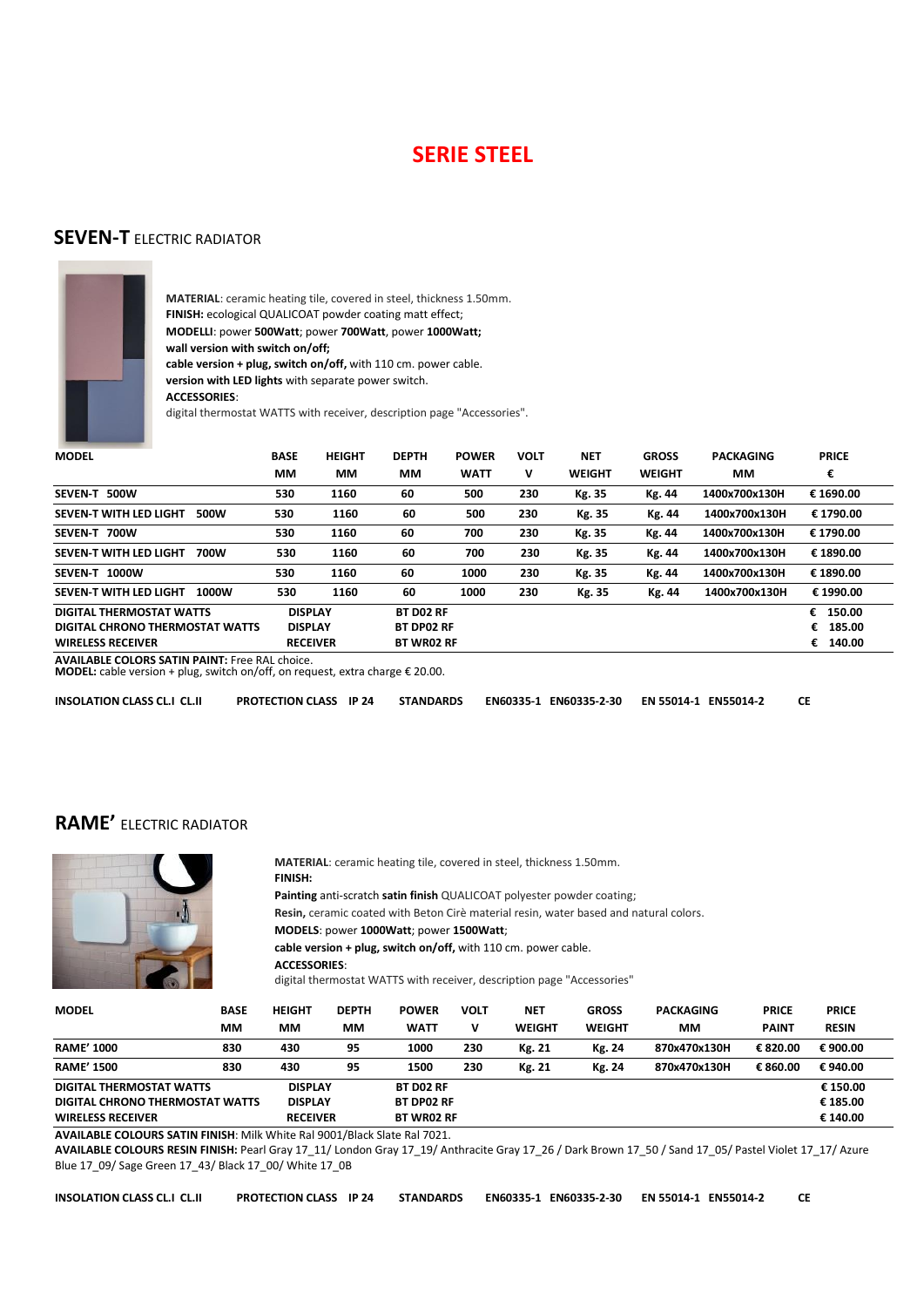#### **FIDO** ELECTRIC RADIATOR



**MATERIALE**: ceramic heating tile, covered with 2 steel panels, thickness 1.50mm **FINISH: Painting** anti-scratch **satin finish** QUALICOAT polyester powder coating; **Resin,** ceramic coated with Beton Cirè material resin, water based and natural colors.  **MODELS**: power **1000Watt**; power **1500Watt cable version + plug, switch on/off,** with 110 cm. power cable. **ACCESSORIES**:

digital thermostat WATTS with receiver, description page "Accessories"

| <b>MODEL</b>                                                            | <b>BASE</b> | <b>HEIGHT</b>   | <b>DEPTH</b> | <b>POWER</b>      | <b>VOLT</b> | <b>NET</b>    | <b>GROSS</b>  | <b>PACKAGING</b> | <b>PRICE</b> | <b>PRICE</b> |
|-------------------------------------------------------------------------|-------------|-----------------|--------------|-------------------|-------------|---------------|---------------|------------------|--------------|--------------|
|                                                                         | ΜМ          | ΜМ              | ΜМ           | <b>WATT</b>       | v           | <b>WEIGHT</b> | <b>WEIGHT</b> | MМ               | <b>PAINT</b> | <b>RESIN</b> |
| <b>FIDO 1000W</b>                                                       | 830         | 500             | 100          | 1000              | 230         | Kg. 30        | Kg. 34        | 870x470x130H     | €930.00      | € 1030.00    |
| <b>FIDO 1500W</b>                                                       | 830         | 500             | 100          | 1500              | 230         | Kg. 30        | Kg. 34        | 870x470x130H     | €980.00      | € 1080.00    |
| DIGITAL THERMOSTAT WATTS                                                |             | <b>DISPLAY</b>  |              | <b>BT DO2 RF</b>  |             |               |               |                  |              | € 150.00     |
| DIGITAL CHRONO THERMOSTAT WATTS                                         |             | <b>DISPLAY</b>  |              | <b>BT DP02 RF</b> |             |               |               |                  |              | € 185.00     |
| <b>WIRELESS RECEIVER</b>                                                |             | <b>RECEIVER</b> |              | <b>BT WR02 RF</b> |             |               |               |                  |              | € 140.00     |
| AVAILABLE COLOURC CATIN FINICIL AND MUSIC BULGOON (BL. J. CL.), BULGOON |             |                 |              |                   |             |               |               |                  |              |              |

**AVAILABLE COLOURS SATIN FINISH**: Milk White Ral 9001/Black Slate Ral 7021.

**AVAILABLE COLOURS RESIN FINISH:** Pearl Gray 17\_11/ London Gray 17\_19/ Anthracite Gray 17\_26 / Dark Brown 17\_50 / Sand 17\_05/ Pastel Violet 17\_17/ Azure Blue 17\_09/ Sage Green 17\_43/ Black 17\_00/ White 17\_0B

**INSOLATION CLASS CL.I CL.II PROTECTION CLASS IP 24 STANDARDS EN60335-1 EN60335-2-30 EN 55014-1 EN55014-2 CE**

# **SHIELD 300 ELECTRIC RADIATOR**



**MATERIAL**: ceramic heating tile, covered in steel, thickness 1.50mm. **PAINTING**: anti-scratch satin finish QUALICOAT polyester powder coating. **MODELS: wall version with switch on/off; cable version + plug, switch on/off,** with 110 cm. power cable.

| <b>MODEL</b> |                           | BASE | <b>DIAMETER</b> | <b>DEPTH</b> | <b>POWER</b> | VOLT | <b>NET</b>   | <b>GROSS</b> | <b>PACKAGING</b> | <b>PRICE</b> |  |
|--------------|---------------------------|------|-----------------|--------------|--------------|------|--------------|--------------|------------------|--------------|--|
|              |                           | мм   | мм              | MМ           | <b>WATT</b>  |      | WEIGHT       | WEIGHT       | мм               |              |  |
| SHIELD 300   | <b>WALL VERSION</b>       | 300  | 457             | 180          | 300          | 230  | <b>Kg. 8</b> | Kg. 10       | 500x500x230H     | € 520.00     |  |
| SHIELD 300   | <b>CABLE VERSION+PLUG</b> | 300  | 457             | 180          | 300          | 230  | <b>Kg. 8</b> | Kg. 10       | 500x500x230H     | € 540.00     |  |

**AVAILABLE COLOURS**: Milk White Ral 9001/Black Slate Ral 7021.

**INSOLATION CLASS CL.I CL.II PROTECTION CLASS IP 24 STANDARDS EN60335-1 EN60335-2-30 EN 55014-1 EN55014-2 CE**

#### **SHIELD 100 FLECTRIC TOWEL WARMERS**



 **MATERIAL**: ceramic heating tile, covered in steel, thickness 1.50mm. **PAINTING:** anti-scratch satin finish QUALICOAT polyester powder coating.  **MODELS: wall version with switch on/off; cable version + plug, switch on/off,** with 110 cm. power cable.

| <b>MODEL</b> |                                                                                                                                                                                                                                                                                                                                                                                                                                                                            | <b>BASE</b><br>MМ | <b>DIAMETER</b><br>MМ | <b>DEPTH</b><br>мм | <b>POWER</b><br><b>WATT</b> | VOLT<br>v | <b>NET</b><br><b>WEIGHT</b> | GROSS<br>WEIGHT | <b>PACKAGING</b><br>MМ | <b>PRICE</b> |
|--------------|----------------------------------------------------------------------------------------------------------------------------------------------------------------------------------------------------------------------------------------------------------------------------------------------------------------------------------------------------------------------------------------------------------------------------------------------------------------------------|-------------------|-----------------------|--------------------|-----------------------------|-----------|-----------------------------|-----------------|------------------------|--------------|
| SHIELD 100   | <b>WALL VERSION</b>                                                                                                                                                                                                                                                                                                                                                                                                                                                        | 300               | 457                   | 180                | 100                         | 230       | Kg. 6                       | <b>Kg. 8</b>    | 500x500x230H           | €420.00      |
|              | SHIELD 100 CABLE VERSION+PLUG                                                                                                                                                                                                                                                                                                                                                                                                                                              | 300               | 457                   | 180                | 100                         | 230       | Kg. 6                       | <b>Kg. 8</b>    | 500x500x230H           | € 440.00     |
|              | $\frac{1}{2} \left( \frac{1}{2} \right) \left( \frac{1}{2} \right) \left( \frac{1}{2} \right) \left( \frac{1}{2} \right) \left( \frac{1}{2} \right) \left( \frac{1}{2} \right) \left( \frac{1}{2} \right) \left( \frac{1}{2} \right) \left( \frac{1}{2} \right) \left( \frac{1}{2} \right) \left( \frac{1}{2} \right) \left( \frac{1}{2} \right) \left( \frac{1}{2} \right) \left( \frac{1}{2} \right) \left( \frac{1}{2} \right) \left( \frac{1}{2} \right) \left( \frac$ |                   |                       | $\sim$ $\sim$      | $-1$ $-222$                 |           |                             |                 |                        |              |

**AVAILABLE COLOURS**: Milk White Ral 9001/Black Slate Ral 7021/Bleu Navy Ral 5003.

**INSOLATION CLASS CL.I CL.II PROTECTION CLASS IP 24 STANDARDS EN60335-1 EN60335-2-43 EN 55014-1 EN55014-2 CE**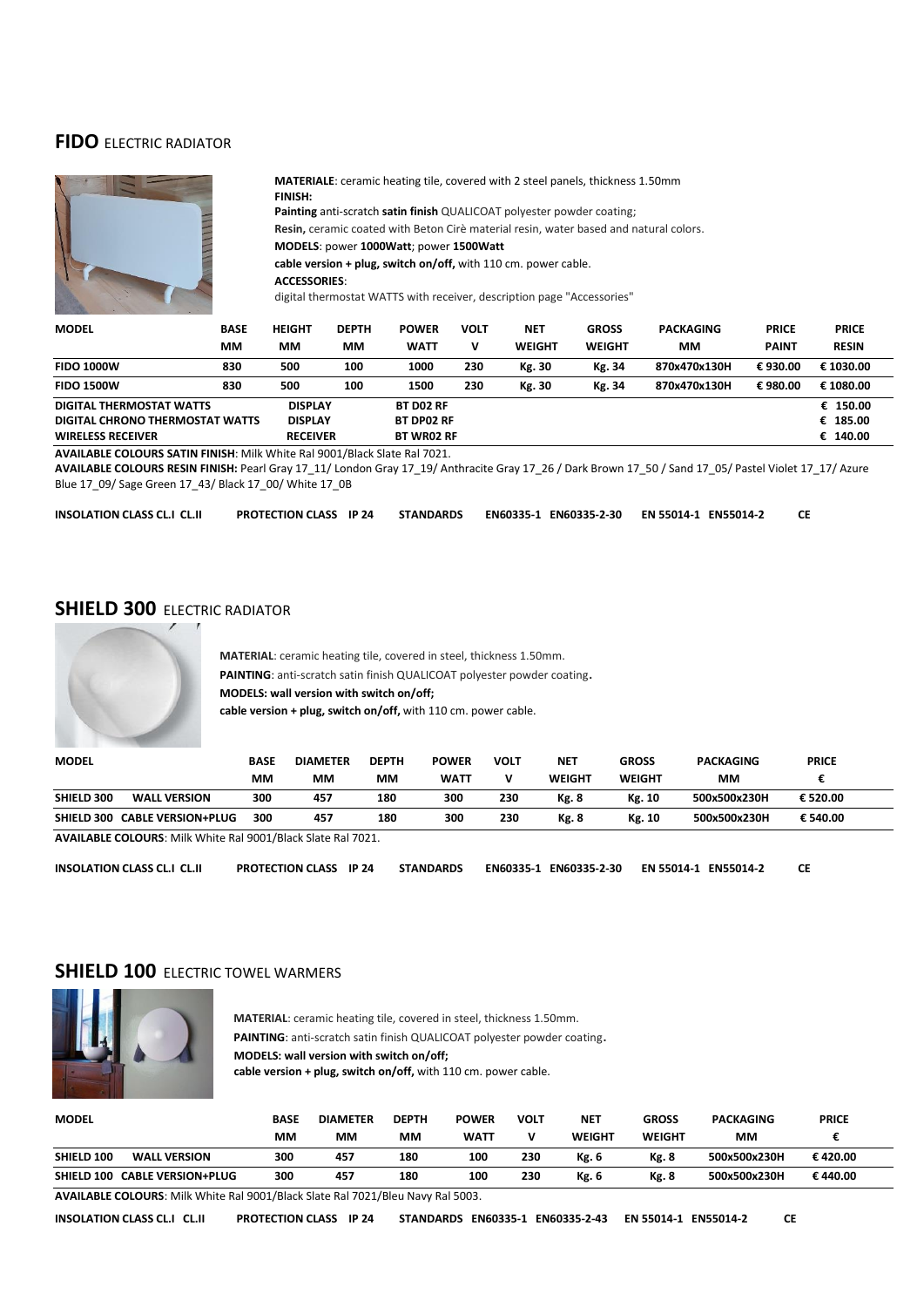#### **H PAD** FLECTRIC TOWEL WARMERS



**MATERIAL**: ceramic heating tile, covered in steel, thickness 1.50mm. **PAINTING**: anti-scratch satin finish QUALICOAT polyester powder coating. **MODELS: wall version with switch on/off.**

| <b>MODEL</b> |                     | <b>BASE</b> | <b>HEIGHT</b> | DEPTH | <b>POWER</b> | <b>VOLT</b> | <b>NET</b> | <b>GROSS</b> | <b>PACKAGING</b> | <b>PRICE</b> |  |
|--------------|---------------------|-------------|---------------|-------|--------------|-------------|------------|--------------|------------------|--------------|--|
|              |                     | МM          | мм            | мм    | WATT         |             | WEIGHT     | WEIGHT       | MМ               |              |  |
| <b>H PAD</b> | <b>WALL VERSION</b> | 500         | 40            | 265   | 100          | 230         | Kg. 8      | Kg. 11       | 540x340x100H     | €430.00      |  |
|              |                     |             |               |       |              |             |            |              |                  |              |  |

**AVAILABLE COLOURS**: Milk White Ral 9001/ Black Slate Ral 7021. **MODEL:** cable version + plug, switch on/off, on request, extra charge € 20.00.

| INSOLATION CLASS CL.I CL.II<br><b>PROTECTION CLASS IP 24</b><br>STANDARDS EN60335-1 EN60335-2-43 EN55014-1 EN55014-2 |  |  |  | <b>CE</b> |
|----------------------------------------------------------------------------------------------------------------------|--|--|--|-----------|
|----------------------------------------------------------------------------------------------------------------------|--|--|--|-----------|

# **SERIE MIRROR**

#### **MIROS O** ELECTRIC TOWEL WARMERS



**MATERIAL**: ceramic heating tile 15mm, painted steel frame. **COATING:** mirror 6mm. **MODELS: wall version with switch on/off; cable version + plug, switch on/off,** with 90 cm. power cable. **Miros O 3**.0: Diameter 31.5cm. **Miros O 4**.0: Diameter 40cm.

| <b>MODEL</b>                       | <b>BASE</b> | <b>DIAMETER</b> | <b>DEPTH</b> | <b>POWER</b> | <b>VOLT</b> | <b>NET</b> | <b>GROSS</b>  | <b>PACKAGING</b> | <b>PRICE</b> |  |
|------------------------------------|-------------|-----------------|--------------|--------------|-------------|------------|---------------|------------------|--------------|--|
|                                    | мм          | MМ              | MМ           | <b>WATT</b>  |             | WEIGHT     | <b>WEIGHT</b> | MМ               | €            |  |
| MIROS O 3.0<br><b>WALL VERSION</b> | 240         | 315             | 75           | 70           | 230         | Kg. 4      | Kg. 6         | 390x360x120H     | €450.00      |  |
| MIROS O 3.0 CABLE VERSION+PLUG     | 240         | 315             | 75           | 70           | 230         | Kg. 4      | Kg. 6         | 390x360x120H     | € 470.00     |  |
| MIROS O 4.0<br><b>WALL VERSION</b> | 240         | 400             | 75           | 70           | 230         | Kg. 6      | Kg. 8         | 410x410x120H     | € 500.00     |  |
| MIROS O 4.0 CABLE VERSION+PLUG     | 240         | 400             | 75           | 70           | 230         | Kg. 6      | <b>Kg. 8</b>  | 410x410x120H     | € 520.00     |  |

**AVAILABLE COLOURS** : Bronze/ Silver

| EN60335-1 EN60335-2-43 EN55014-1 EN55014-2 CE<br>INSOLATION CLASS CL.I CL. II PROTECTION CLASS IP 24 STANDARD |  |
|---------------------------------------------------------------------------------------------------------------|--|
|---------------------------------------------------------------------------------------------------------------|--|

### **MIROS L** ELECTRIC RADIATOR



**MATERIAL**: ceramic heating tile 15mm, painted steel frame. **COATING:** mirror 6mm. **MODELS**: version **Vertical** and version **Horizontal**; power **400Watt**; power **700Watt**; **wall version with switch on/off**; **cable version + plug, switch on/off,** with 110 cm. power cable.

**ACCESSORIES**:

digital thermostat WATTS with receiver, description page "Accessories"

| <b>MODEL</b>                              | <b>BASE</b>                   | <b>HEIGHT</b>   | <b>DEPTH</b> | <b>POWER</b>      | <b>VOLT</b> | <b>NET</b>    | <b>GROSS</b>  | <b>PACKAGING</b> | <b>PRICE</b> |  |
|-------------------------------------------|-------------------------------|-----------------|--------------|-------------------|-------------|---------------|---------------|------------------|--------------|--|
|                                           | MМ                            | MМ              | MМ           | <b>WATT</b>       | v           | <b>WEIGHT</b> | <b>WEIGHT</b> | ΜМ               | €            |  |
| MIROS L 400<br><b>WALL VERSION</b>        | 400                           | 1400            | 65           | 400               | 230         | Kg. 27        | Kg. 32        | 1520x480x130H    | € 1040.00    |  |
| <b>MIROS L 400</b>                        | <b>CABLE VERSION+PLUG 400</b> | 1400            | 65           | 400               | 230         | Kg. 27        | Kg. 32        | 1520x480x130H    | € 1060.00    |  |
| <b>WALL VERSION</b><br><b>MIROS L 700</b> | 400                           | 1400            | 65           | 700               | 230         | Kg. 27        | Kg. 32        | 1520x480x130H    | € 1140.00    |  |
| MIROS L 700 CABLE VERSION+PLUG 400        |                               | 1400            | 65           | 700               | 230         | Kg. 27        | Kg. 32        | 1520x480x130H    | € 1160.00    |  |
| DIGITAL THERMOSTAT WATTS                  |                               | <b>DISPLAY</b>  |              | BT DO2 RF         |             |               |               |                  | € 150.00     |  |
| DIGITAL CHRONO THERMOSTAT WATTS           |                               | <b>DISPLAY</b>  |              | <b>BT DP02 RF</b> |             |               |               |                  | € 185.00     |  |
| <b>WIRELESS RECEIVER</b>                  |                               | <b>RECEIVER</b> |              | <b>BT WR02 RF</b> |             |               |               |                  | € 140.00     |  |

**AVAILABLE COLOURS** : Bronze/ Silver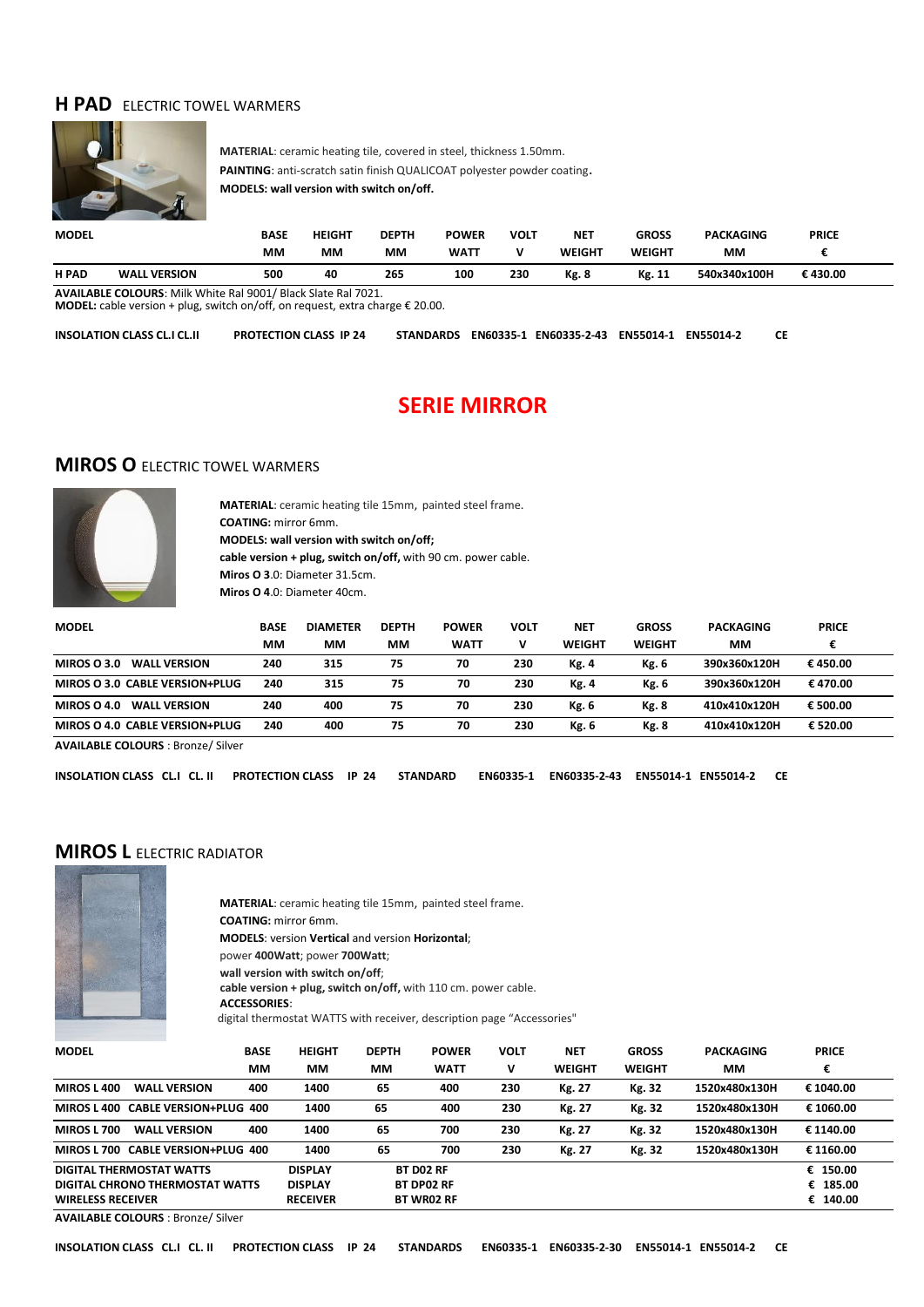# **SERIE CEDAR WOOD**

### **SEGRETO** ELECTRIC TOWEL WARMERS



 **MATERIAL**: ceramic heating tile 15mm, covered cedar wood panel 40mm.  **FINISH:** natural wax treatment.  **MODELS**: **wall version with switch on/off.**

| <b>MODEL</b>   |                              | BASE<br>MМ              | <b>HEIGHT</b><br>мм | <b>DEPTH</b><br>мм | <b>POWER</b><br><b>WATT</b> | VOLT      | <b>NET</b><br>WEIGHT | <b>GROSS</b><br><b>WEIGHT</b> | <b>PACKAGING</b><br>MМ | <b>PRICE</b> |  |
|----------------|------------------------------|-------------------------|---------------------|--------------------|-----------------------------|-----------|----------------------|-------------------------------|------------------------|--------------|--|
| <b>SEGRETO</b> | <b>WALL VERSION</b>          | 750                     | 53                  | 245                | 150                         | 230       | Kg. 10               | Kg. 13                        | 850x300x130H           | € 490.00     |  |
|                | INSOLATION CLASS CL.I CL. II | <b>PROTECTION CLASS</b> |                     | -24<br>IP          | <b>STANDARDS</b>            | EN60335-1 | EN60335-2-43         | EN 55014-1                    | <b>EN55014-2</b><br>СE |              |  |

# **XILO HORIZONTAL 350** ELECTRIC TOWEL WARMERS



**MATERIAL**: ceramic heating tile 15mm, covered cedar wood panel 40mm, painted steel frame. **FINISH:** natural wax treatment. **MODELS**: **wall version with switch on/off; cable version + plug, switch on/off,** with 110 cm. power cable. **ACCESSORIES**: towel bar, brushed steel 730X10mm, depth 47mm.

| <b>MODEL</b>                 |                             | <b>BASE</b>             | <b>HEIGHT</b> | <b>DEPTH</b>     | <b>POWER</b>     | VOLT | <b>NET</b>    | <b>GROSS</b>  | <b>PACKAGING</b>              | <b>PRICE</b> |
|------------------------------|-----------------------------|-------------------------|---------------|------------------|------------------|------|---------------|---------------|-------------------------------|--------------|
|                              |                             | мм                      | MМ            | MМ               | <b>WATT</b>      | v    | <b>WEIGHT</b> | <b>WEIGHT</b> | мм                            |              |
| XILO 350 HORIZ.              | <b>WALL VERSION</b>         | 800                     | 400           | 80               | 350              | 230  | Kg. 10        | Kg. 13        | 870x470x130H                  | € 590.00     |
| XILO 350 HORIZ.              | <b>CABLE VERSION+PLUG</b>   | 800                     | 400           | 80               | 350              | 230  | Kg. 10        | Kg. 13        | 870x470x130H                  | € 610.00     |
| <b>BAR BRINGS TOWEL</b>      | <b>FOR XILO ORIZZONTALE</b> |                         | ACCS001434    |                  | 730x10mm         |      | Kg.           | Kg. 14        | 880x480x200H                  | € 150.00     |
| INSOLATION CLASS CL.I CL. II |                             | <b>PROTECTION CLASS</b> | 24<br>IP.     | <b>STANDARDS</b> | <b>EN60335-1</b> |      | EN60335-2-43  | EN 55014-1    | <b>FN55014-2</b><br><b>CE</b> |              |

# **XILO VERTICAL 350** ELECTRIC TOWEL WARMERS



**MATERIAL**: ceramic heating tile 15mm, covered cedar wood panel 40mm, painted steel frame. **FINISH:** natural wax treatment. **MODELS**: **wall version with switch on/off; cable version + plug, switch on/off,** with 110 cm. power cable. **ACCESSORIES**: towel bar, brushed steel 730X10mm, depth 47mm.

| <b>MODEL</b>                                        | <b>BASE</b>             | <b>HEIGHT</b> | <b>DEPTH</b>     | <b>POWER</b> | VOLT | <b>NET</b>    | <b>GROSS</b>  | <b>PACKAGING</b>       | <b>PRICE</b> |
|-----------------------------------------------------|-------------------------|---------------|------------------|--------------|------|---------------|---------------|------------------------|--------------|
|                                                     | MМ                      | мм            | ΜМ               | <b>WATT</b>  | v    | <b>WEIGHT</b> | <b>WEIGHT</b> | MМ                     |              |
| XILO 350 VERTIC.<br><b>WALL VERSION</b>             | 400                     | 800           | 80               | 350          | 230  | Kg. 10        | Kg. 13        | 870x470x130H           | € 590.00     |
| XILO 350 VERTIC.<br><b>CABLE VERSION+PLUG</b>       | 400                     | 800           | 80               | 350          | 230  | Kg. 10        | Kg. 13        | 870x470x130H           | € 610.00     |
| <b>BAR BRINGS TOWEL</b><br><b>FOR XILO VERTICAL</b> |                         | ACCS001431    |                  | 330x10mm     |      | Kg. 1         | Kg. 14        | 880x480x200H           | € 145.00     |
| INSOLATION CLASS CL.I CL. II                        | <b>PROTECTION CLASS</b> | IP 24         | <b>STANDARDS</b> | EN60335-1    |      | EN60335-2-43  | EN 55014-1    | <b>FN55014-2</b><br>СE |              |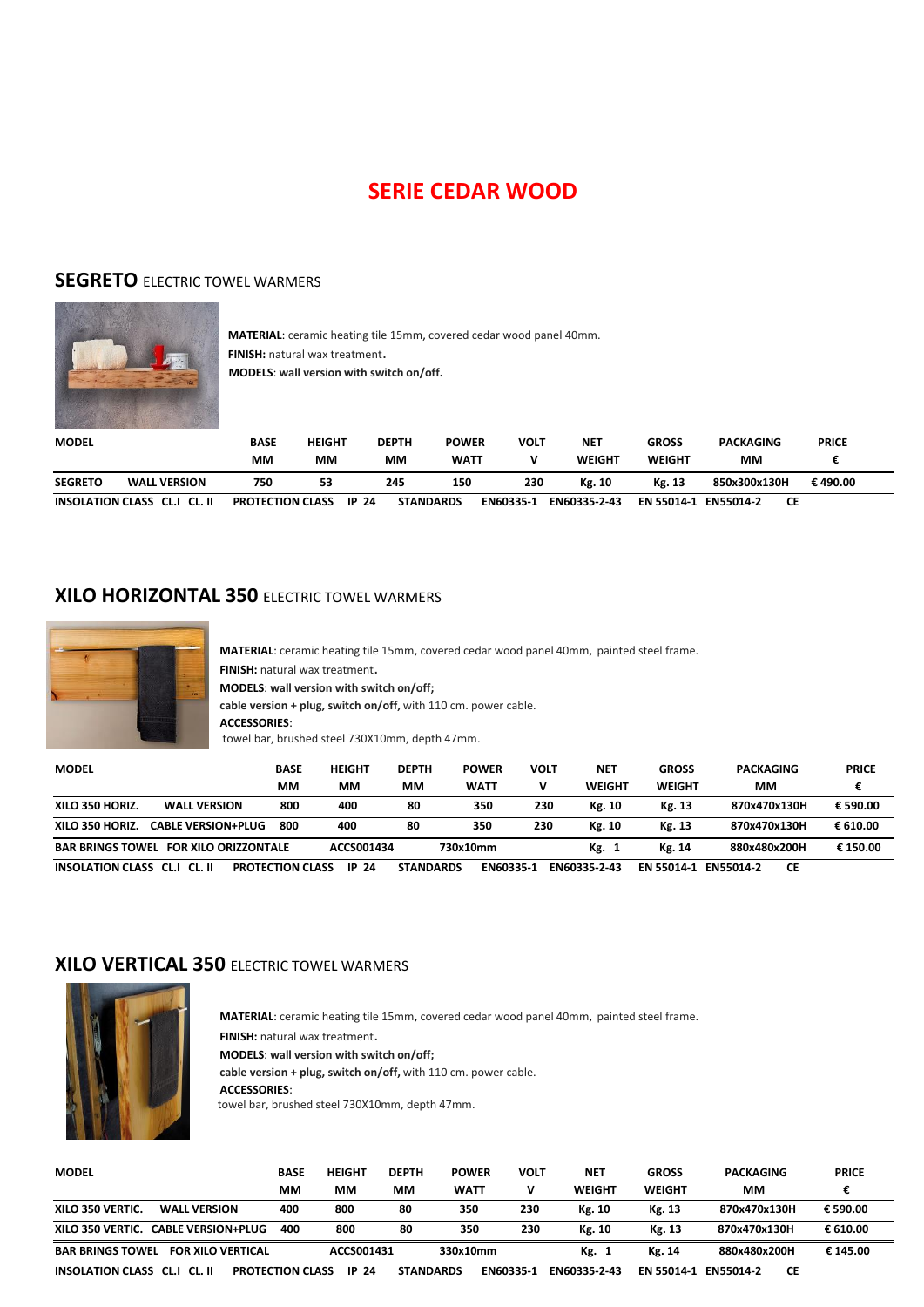### **XILO HORIZONTAL 500** ELECTRIC RADIATOR



**MATERIAL**: ceramic heating tile 15mm, covered cedar wood panel 40mm, painted steel frame. **FINISH:** natural wax treatment. **MODELS**: **wall version with switch on/off; cable version + plug, switch on/off,** with 110 cm. power cable. **ACCESSORIES**: towel bar, brushed steel 730x10mm, depth 47mm.; digital thermostat WATTS with receiver, description page "Accessories".

| <b>MODEL</b>                                          | <b>BASE</b>             | <b>HEIGHT</b> | <b>DEPTH</b>      | <b>POWER</b> | <b>VOLT</b>      | <b>NET</b>    | <b>GROSS</b>  | <b>PACKAGING</b> |    | <b>PRICE</b> |
|-------------------------------------------------------|-------------------------|---------------|-------------------|--------------|------------------|---------------|---------------|------------------|----|--------------|
|                                                       | MМ                      | MМ            | MМ                | <b>WATT</b>  | v                | <b>WEIGHT</b> | <b>WEIGHT</b> | MМ               |    | €            |
| XILO 500 HORIZ. WALL VERSION                          | 800                     | 400           | 80                | 500          | 230              | Kg. 12        | Kg. 15        | 870x470x130H     |    | € 690.00     |
| XILO 500 HORIZ.<br><b>CABLE VERSION+PLUG</b>          | 800                     | 400           | 80                | 500          | 230              | Kg. 12        | Kg. 15        | 870x470x130H     |    | € 710.00     |
| <b>BAR BRINGS TOWEL</b><br><b>FOR XILO HORIZONTAL</b> |                         | ACCS001434    |                   | 730x10mm     |                  | Kg. 1         | Kg. 16        | 880x480x200H     |    | € 150.00     |
| DIGITAL THERMOSTAT WATTS                              | <b>DISPLAY</b>          |               | <b>BT DO2 RF</b>  |              |                  |               |               |                  |    | € 150.00     |
| DIGITAL CHRONO THERMOSTAT WATTS                       | <b>DISPLAY</b>          |               | <b>BT DP02 RF</b> |              |                  |               |               |                  |    | 185.00       |
| <b>WIRELESS RECEIVER</b>                              | <b>RECEIVER</b>         |               | <b>BT WR02 RF</b> |              |                  |               |               |                  | €  | 140.00       |
| <b>INSOLATION CLASS CL.I CL.II</b>                    | <b>PROTECTION CLASS</b> | IP 24         | <b>STANDARDS</b>  |              | <b>FN60335-1</b> | EN60335-2-30  | EN 55014-1    | <b>FN55014-2</b> | СE |              |

# **XILO VERTICAL 500** ELECTRIC RADIATOR



**MATERIAL**: ceramic heating tile 15mm, covered cedar wood panel 40mm, painted steel frame.

**FINISH:** natural wax treatment.

**MODELS wall version with switch on/off;**

**cable version + plug, switch on/off,** with 110 cm. power cable.

**ACCESSORIES**:

towel bar, brushed steel 330x10mm, depth 47mm.;

digital thermostat WATTS with receiver, description page "Accessories".

| <b>MODEL</b>                                  | <b>BASE</b>             | <b>HEIGHT</b> | <b>DEPTH</b>      | <b>VOLT</b><br><b>POWER</b> | <b>NET</b>    | <b>GROSS</b>  | <b>PACKAGING</b> |    | <b>PRICE</b> |
|-----------------------------------------------|-------------------------|---------------|-------------------|-----------------------------|---------------|---------------|------------------|----|--------------|
|                                               | MМ                      | MМ            | MМ                | <b>WATT</b><br>v            | <b>WEIGHT</b> | <b>WEIGHT</b> | MМ               |    | €            |
| <b>WALL VERSION</b><br>XILO 500 VERTIC.       | 400                     | 800           | 80                | 230<br>500                  | Kg. 12        | Kg. 15        | 870x470x130H     |    | € 690.00     |
| <b>CABLE VERSION+PLUG</b><br>XILO 500 VERTIC. | 400                     | 800           | 80                | 230<br>500                  | Kg. 12        | Kg. 15        | 870x470x130H     |    | € 710.00     |
| <b>BAR BRINGS TOWEL FOR XILO VERTICAL</b>     |                         | ACCS001431    | 330x10mm          |                             | Kg. 1         | Kg. 16        | 880x480x200H     |    | € 145.00     |
| DIGITAL THERMOSTAT WATTS                      | <b>DISPLAY</b>          |               | <b>BT DO2 RF</b>  |                             |               |               |                  | €  | 150.00       |
| DIGITAL CHRONO THERMOSTAT WATTS               | <b>DISPLAY</b>          |               | <b>BT DP02 RF</b> |                             |               |               |                  |    | 185.00<br>€  |
| <b>WIRELESS RECEIVER</b>                      | <b>RECEIVER</b>         |               | <b>BT WR02 RF</b> |                             |               |               |                  | €  | 140.00       |
| <b>INSOLATION CLASS CL.I CL.II</b>            | <b>PROTECTION CLASS</b> | IP 24         | <b>STANDARDS</b>  | EN60335-1                   | EN60335-2-30  | EN 55014-1    | EN55014-2        | СE |              |

## **XILO** *S* ELECTRIC RADIATOR



**MATERIAL**: ceramic heating tile 15mm, covered cedar wood panel 40mm, painted steel frame.

**FINISH:** natural wax treatment.

**MODELS**: **wall version with switch on/off;**

**cable version + plug, switch on/off,** with 110 cm. power cable.

**ACCESSORIES**: robe hook, brushed steel or black painted;

digital thermostat WATTS with receiver, description page "Accessories".

| <b>MODEL</b>                             | <b>BASE</b>    | <b>HEIGHT</b>  | <b>DEPTH</b>      | <b>POWER</b> | <b>VOLT</b> | <b>NET</b>    | <b>GROSS</b>  | <b>PACKAGING</b> | <b>PRICE</b> |
|------------------------------------------|----------------|----------------|-------------------|--------------|-------------|---------------|---------------|------------------|--------------|
|                                          | MМ             | ΜМ             | МM                | <b>WATT</b>  | v           | <b>WEIGHT</b> | <b>WEIGHT</b> | MМ               | €            |
| XILO S<br><b>WALL VERSION</b>            | 260            | 1475           | 80                | 300          | 230         | Kg. 18        | Kg. 23        | 1590x370x130H    | € 990.00     |
| XILO S CABLE VERSION+PLUG                | 260            | 1475           | 80                | 300          | 230         | Kg. 18        | Kg. 23        | 1590x370x130H    | € 1010.00    |
| <b>ROBE HOOK</b><br><b>BRUSHED STEEL</b> |                | ACCS0001830    |                   |              |             |               |               |                  | 40.00<br>€   |
| <b>ROBE HOOK</b><br><b>BLACK PAINTED</b> |                | ACCS0001831    |                   |              |             |               |               |                  | 40.00<br>€   |
| DIGITAL THERMOSTAT WATTS                 |                | <b>DISPLAY</b> | <b>BT DO2 RF</b>  |              |             |               |               |                  | € 150.00     |
| DIGITAL CHRONO THERMOSTAT WATTS          | <b>DISPLAY</b> |                | <b>BT DP02 RF</b> |              |             |               |               |                  | € 185.00     |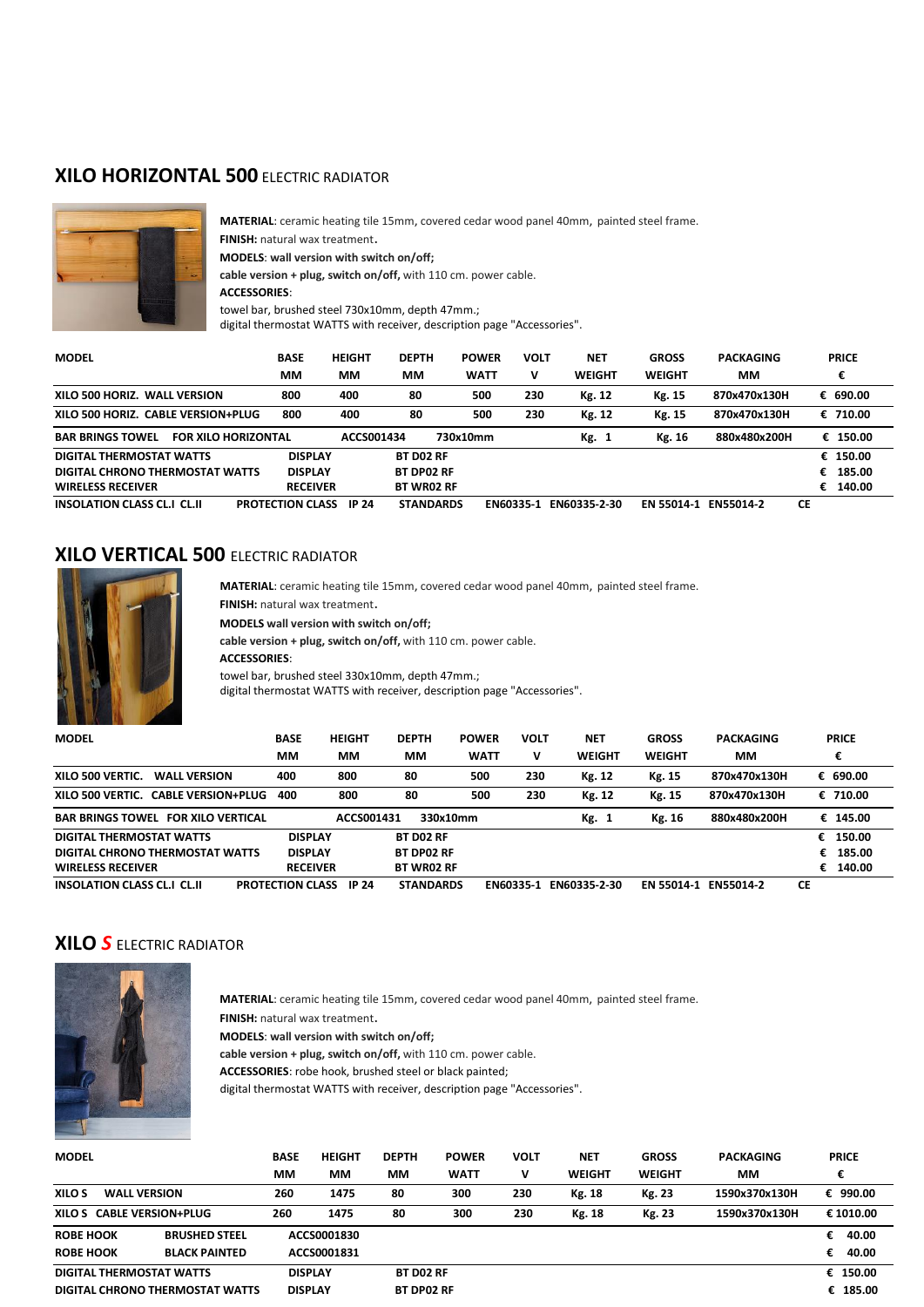| <b>WIRELESS RECEIVER</b>     | <b>RECEIVER</b>        | <b>BT WR02 RF</b> |                           |                      | 140.00 |
|------------------------------|------------------------|-------------------|---------------------------|----------------------|--------|
| INSOLATION CLASS CL.I CL. II | PROTECTION CLASS IP 24 | <b>STANDARDS</b>  | EN60335-1<br>EN60335-2-30 | EN 55014-1 EN55014-2 |        |

### **XILO** *L* ELECTRIC RADIATOR



**MATERIAL**: ceramic heating tile 15mm, covered cedar wood panel 50mm, painted steel frame. **FINISH:** natural wax treatment. **MODELS**: **wall version with switch on/off; cable version + plug, switch on/off,** with 110 cm. power cable. Power: **700Watt / 1000Watt ACCESSORIES**: towel bar, brushed steel 330x10mm, depth 47mm.; robe hook, brushed steel or black painted; digital thermostat WATTS with receiver, description page 14 "Accessories".

| <b>MODEL</b>                       |                                 | <b>BASE</b> | <b>HEIGHT</b>                           | <b>DEPTH</b> | <b>POWER</b>      | <b>VOLT</b> | <b>NET</b>    | <b>GROSS</b>  | <b>PACKAGING</b> |    | <b>PRICE</b> |
|------------------------------------|---------------------------------|-------------|-----------------------------------------|--------------|-------------------|-------------|---------------|---------------|------------------|----|--------------|
|                                    |                                 | MМ          | MМ                                      | MМ           | <b>WATT</b>       | v           | WEIGHT        | <b>WEIGHT</b> | MМ               |    | €            |
| <b>XILO L 700</b>                  | <b>WALL VERSION</b>             | 450         | 1470                                    | 100          | 700               | 230         | Kg. 25        | Kg. 30        | 1590x480x130H    | €  | 1150.00      |
| XILO L 700                         | <b>CABLE VERSION+PLUG</b>       | 450         | 1470                                    | 100          | 700               | 230         | <b>Kg. 25</b> | Kg. 30        | 1590x480x130H    | €  | 1170.00      |
| XILO L 1000                        | <b>WALL VERSION</b>             | 450         | 1470                                    | 100          | 1000              | 230         | Kg. 25        | Kg. 30        | 1590x480x130H    | €  | 1250.00      |
|                                    | XILO L 1000 CABLE VERSION+PLUG  | 450         | 1470                                    | 100          | 1000              | 230         | Kg. 25        | Kg. 30        | 1590x480x130H    | €  | 1270.00      |
| <b>BAR BRINGS TOWEL</b>            | <b>BRUSHED STEEL</b>            |             | ACCS001431                              |              | 330x10mm          |             | Kg. 1         | Kg. 31        | 1590X480X130H    | €  | 145.00       |
| <b>ROBE HOOK</b>                   | <b>BRUSHED STEEL</b>            |             | ACCS0001830                             |              |                   |             |               |               |                  | €  | 40.00        |
| <b>ROBE HOOK</b>                   | <b>BLACK PAINTED</b>            |             | ACCS0001831                             |              |                   |             |               |               |                  | €  | 40.00        |
|                                    | DIGITAL THERMOSTAT WATTS        |             | <b>DISPLAY</b>                          |              | <b>BT DO2 RF</b>  |             |               |               |                  | €  | 150.00       |
|                                    | DIGITAL CHRONO THERMOSTAT WATTS |             | <b>DISPLAY</b>                          |              | <b>BT DP02 RF</b> |             |               |               |                  | €  | 185.00       |
| <b>WIRELESS RECEIVER</b>           |                                 |             | <b>RECEIVER</b>                         |              | <b>BT WRO2 RF</b> |             |               |               |                  |    | 140.00       |
| <b>INSOLATION CLASS CL.I CL.II</b> |                                 |             | <b>PROTECTION CLASS</b><br><b>IP 24</b> |              | <b>STANDARDS</b>  | EN60335-1   | EN60335-2-30  | EN 55014-1    | <b>EN55014-2</b> | СE |              |

### **MAXI XILO** ELECTRIC RADIATOR



**MATERIAL**: ceramic heating tile 15mm, covered cedar wood panel 80mm, painted steel frame. **FINISH:** natural wax treatment. **MODELS**: **wall version with switch on/off.** Power: **1050Watt / 1500Watt ACCESSORIES**: digital thermostat WATTS with receiver, description page 14 "Accessories".

| <b>MODEL</b>                                 | <b>BASE</b><br>MМ | <b>HEIGHT</b><br>MМ | <b>DEPTH</b><br>MМ | <b>POWER</b><br><b>WATT</b> | <b>VOLT</b><br>v | <b>NET</b><br><b>WEIGHT</b> | <b>GROSS</b><br><b>WEIGHT</b> | <b>PACKAGING</b><br>MМ | <b>PRICE</b> |
|----------------------------------------------|-------------------|---------------------|--------------------|-----------------------------|------------------|-----------------------------|-------------------------------|------------------------|--------------|
|                                              |                   |                     |                    |                             |                  |                             |                               |                        |              |
| <b>MAXI XILO 1000</b><br><b>WALL VERSION</b> | 900               | 1200                | 140                | 1050                        | 230              | Kg. 45                      | Kg. 55                        | 1400x1000x170H         | € 3100.00    |
| <b>MAXI XILO 1500</b><br><b>WALL VERSION</b> | 900               | 1200                | 140                | 1500                        | 230              | Kg. 45                      | Kg. 55                        | 1400x1000x170H         | € 3200.00    |
| DIGITAL THERMOSTAT WATTS                     |                   | <b>DISPLAY</b>      |                    | <b>BT DO2 RF</b>            |                  |                             |                               |                        | 150.00       |
| DIGITAL CHRONO THERMOSTAT WATTS              |                   | <b>DISPLAY</b>      |                    | <b>BT DP02 RF</b>           |                  |                             |                               |                        | 185.00<br>€  |
| <b>WIRELESS RECEIVER</b>                     |                   | <b>RECEIVER</b>     |                    | <b>BT WR02 RF</b>           |                  |                             |                               |                        | 140.00       |

**VERSION:** cable + plug, switch on/off, on request.

**PACKING COST: € 150.00 packed in a wooden case.**<br>INSOLATION CLASS CL.I CL.II PROTECTION CI **PROTECTION CLASS IP 24 STANDARDS EN60335-1 EN60335-2-30 EN 55014-1 EN55014-2 CE**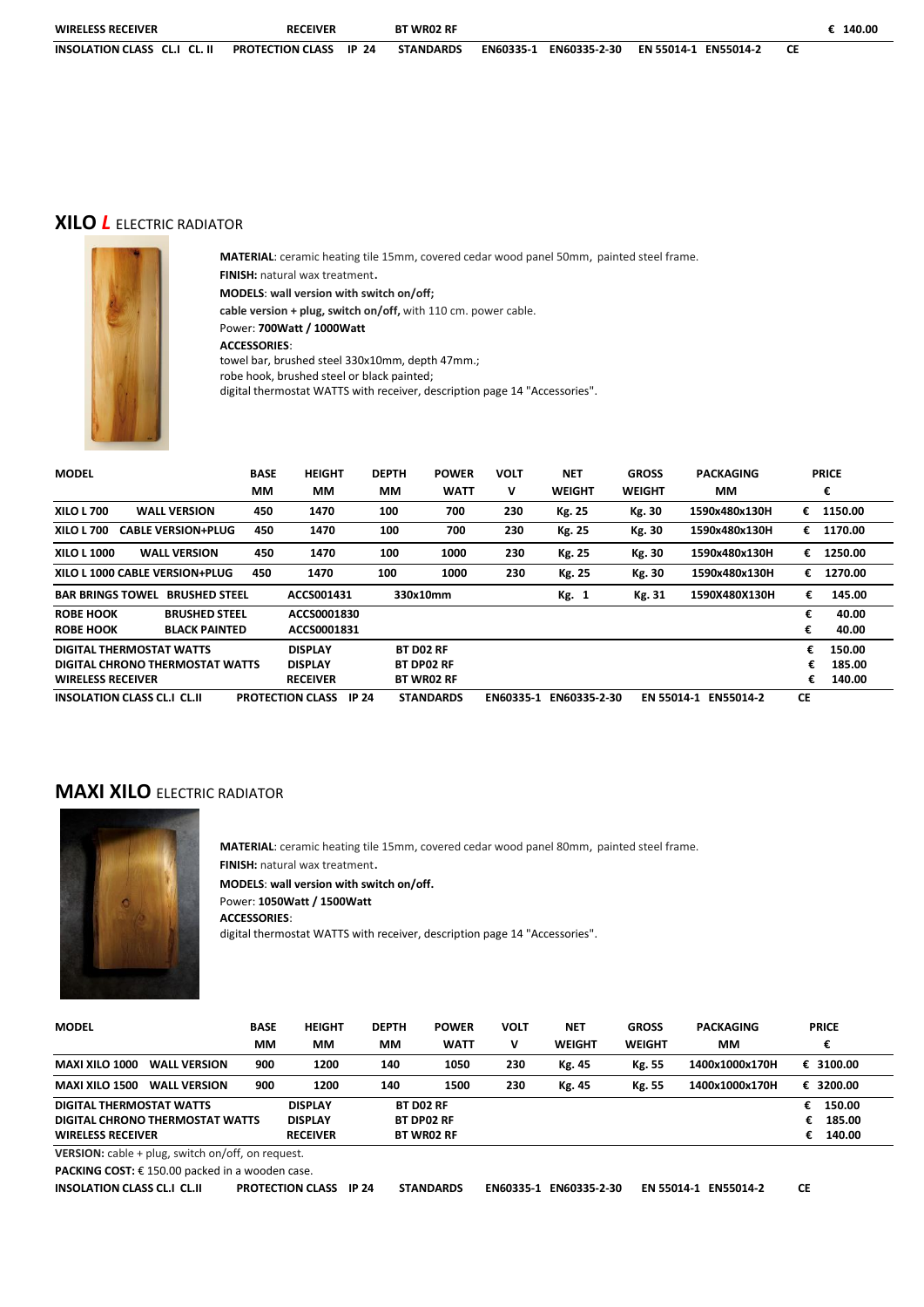# **SERIE CONNUBIO**

#### **CONNUBIO** ELECTRIC RADIATOR



**MATERIAL:** ceramic heating tile 15mm, support frame and base in painted steel. **PAINTING:** ceramic coated with Beton Cirè material resin, water based and natural colors; steel parts anti-scratch satin finish QUALICOAT polyester powder coating.

**POWER ON:** adjustable sliding button switch from 100 watt to 1000 / 1500watt, power cable 3mt. **LIGHTING:** nr.2 light projectors, 5 Watt led each and 19Watt power supply.

#### **MODELS:**

power **1000Watt** (10 resin disks) power **1000Watt, with lighting** (10 resin disks) power **1500Watt** (12 resin disks) power **1500Watt, with lighting** (12 resin disks)

| <b>MODEL</b>    |                 | <b>BASE</b> | <b>HEIGHT</b> | <b>DEPTH</b> | <b>POWER</b> | VOLT | <b>NET</b>    | <b>GROSS</b>  | <b>PACKAGING</b> | <b>PRICE</b> |  |
|-----------------|-----------------|-------------|---------------|--------------|--------------|------|---------------|---------------|------------------|--------------|--|
|                 |                 | MМ          | ΜМ            | MМ           | <b>WATT</b>  |      | <b>WEIGHT</b> | <b>WEIGHT</b> | MМ               |              |  |
| <b>CONNUBIO</b> | <b>1000WATT</b> | 516         | 1637          | 60           | 1000         | 230  | Kg. 38        | Kg. 90        | 600x700x2000H    | €3900.00     |  |
| <b>CONNUBIO</b> | 1000WATT+LIGHT  | 516         | 1637          | 60           | 1000         | 230  | Kg. 38        | Kg. 90        | 600x700x2000H    | €4400.00     |  |
| <b>CONNUBIO</b> | <b>1500WATT</b> | 516         | 1952          | 60           | 1500         | 230  | Kg. 45        | Kg. 95        | 600x700x2000H    | €4200.00     |  |
| <b>CONNUBIO</b> | 1500WATT+LIGHT  | 516         | 1952          | 60           | 1500         | 230  | Kg. 45        | Kg. 95        | 600x700x2000H    | €4700.00     |  |

**AVAILABLE COLOURS:** steel Dark Gray Ral 7022, resin Anthracite Gray 17\_26/ steel Brown Ral 8019, resin Sand 17\_05.

**PACKING COST:** € 150.00 packed in a wooden case.

| <b>INSOLATION CLASS CL.I CL.II</b> | <b>PROTECTION CLASS IP 24</b> | <b>STANDARDS</b> | EN60335-1 EN60335-2-30 EN 55014-1 EN55014-2 |  |
|------------------------------------|-------------------------------|------------------|---------------------------------------------|--|
|                                    |                               |                  |                                             |  |

#### **CONNUBIO CRYSTAL** ELECTRIC RADIATOR



**MATERIAL:** ceramic heating tile 15mm, support frame and base in painted steel. **COATING:** mirror 6mm. **POWER ON:** adjustable sliding button switch from 100 watt to 1000 / 1500watt, power cable 3mt. **LIGHTING:** nr.2 light projectors, 5 Watt led each and 19Watt power supply.

**MODELS**: power **1000Watt** (mirror disks) power **1000Watt,** with lighting (mirror disks)

| <b>MODEL</b>                               | <b>BASE</b><br>MМ | <b>HEIGHT</b><br>MМ | <b>DEPTH</b><br>MМ | <b>POWER</b><br><b>WATT</b> | <b>VOLT</b> | <b>NET</b><br>WEIGHT | <b>GROSS</b><br><b>WEIGHT</b> | <b>PACKAGING</b><br>MМ | <b>PRICE</b> |
|--------------------------------------------|-------------------|---------------------|--------------------|-----------------------------|-------------|----------------------|-------------------------------|------------------------|--------------|
| <b>1000WATT</b><br><b>CONNUBIO CRYSTAL</b> | 516               | 1740                | 70                 | 1000                        | 230         | Kg. 45               | Kg. 99                        | 600x700x2000H          | €4450.00     |
| 1000WATT+LIGHT<br><b>CONNUBIO CRYSTAL</b>  | 516               | 1740                | 70                 | 1000                        | 230         | Kg. 45               | Kg. 99                        | 600x700x2000H          | €4950.00     |

**AVAILABLE COLOURS**: steel Dark Gray Ral 7022, mirror Silver/ steel Brown Ral 8019, mirror Smoked bronze.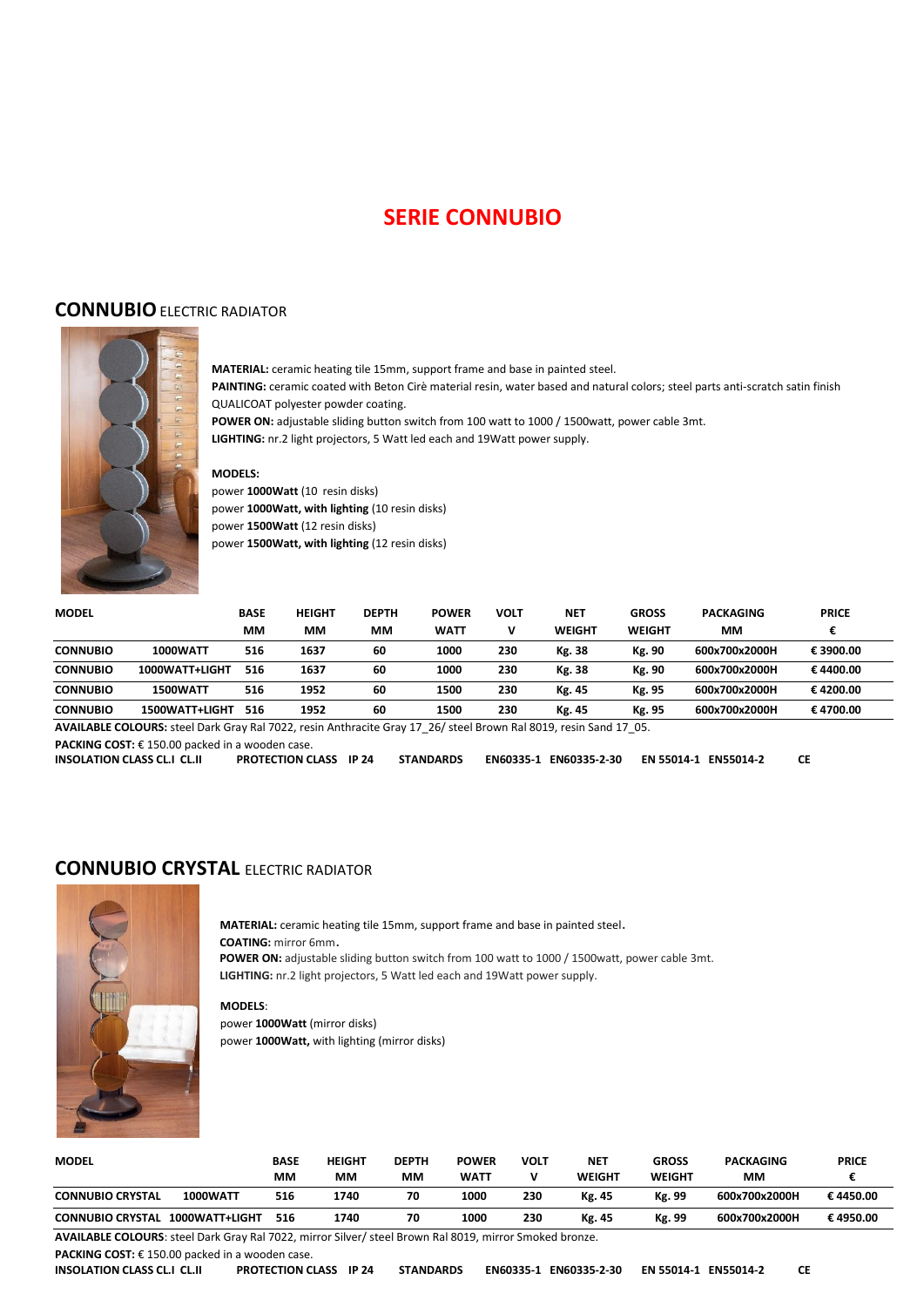# **ACCESSORIES**

# **THERMOSTAT**

**WATTS Thermostat for models: Ramè, Fido, Miros L, Seven-T, Xilo 500 Horizontal /Vertical, Xilo S, Xilo L, MaxiXilo.**

|                                        | Electronic thermostat Wireless digital display<br>2 programs to manage the room temperature |                   |                                                                                          |          |
|----------------------------------------|---------------------------------------------------------------------------------------------|-------------------|------------------------------------------------------------------------------------------|----------|
| DIGITAL THERMOSTAT WATTS               | <b>DISPLAY</b>                                                                              | BT D02 RF         | TMST000142                                                                               | € 150.00 |
|                                        | Wireless digital room thermostat                                                            |                   | 9 programs to manage the room temperature and program times and days of switching on/off |          |
| <b>DIGITAL CHRONO THERMOSTAT WATTS</b> | <b>DISPLAY</b>                                                                              | BT DP02 RF        | TMST000113                                                                               | € 185.00 |
|                                        | BT DO2 RF<br><b>BT DP02 RF</b>                                                              |                   | Wireless receiver; compatible with thermostats:                                          |          |
| <b>WIRELESS RECEIVER WATTS</b>         | <b>RICEVITORE</b>                                                                           | <b>BT WR02 RF</b> | TMST000114                                                                               | € 140.00 |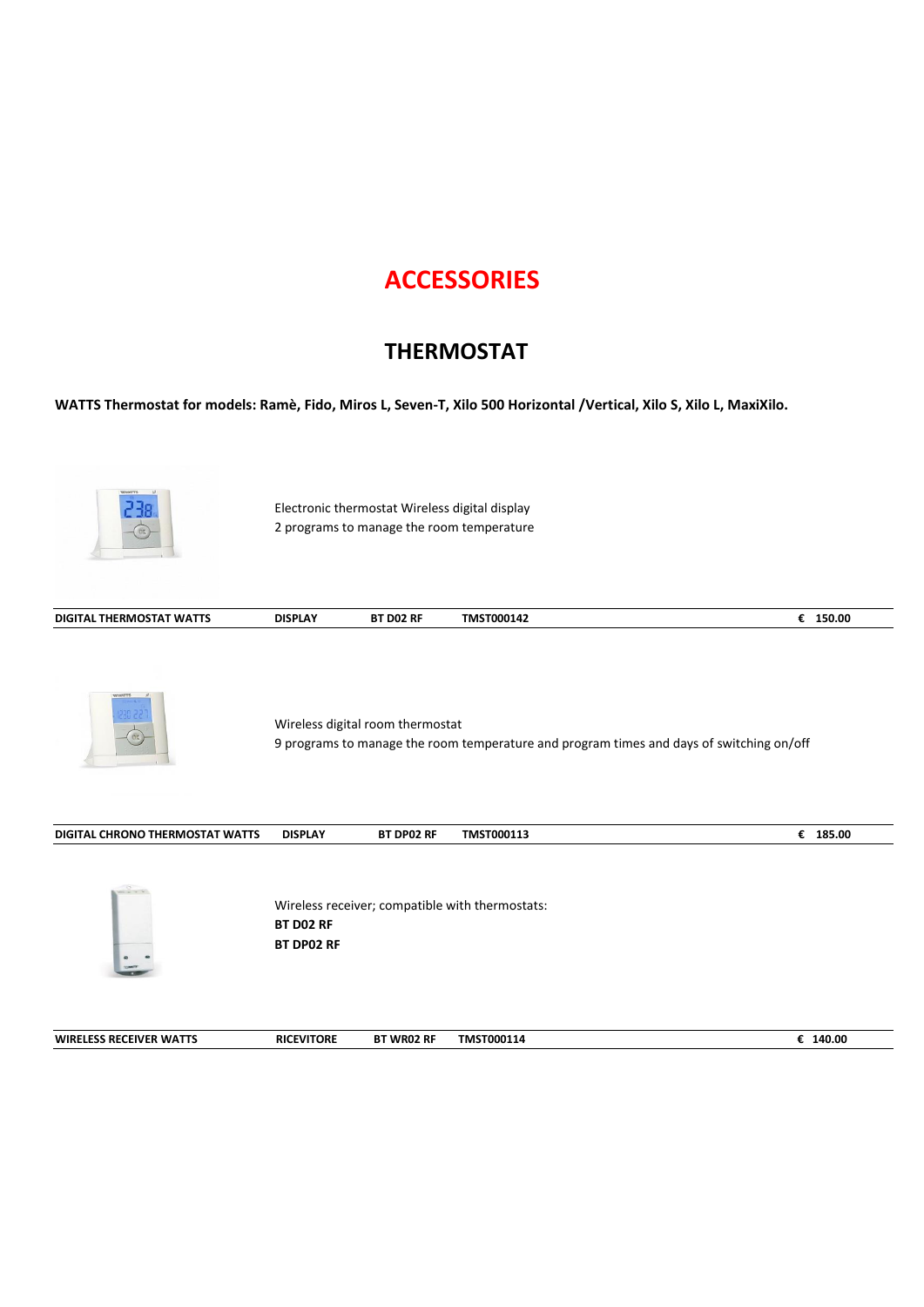# **TOWEL HOLDER**



#### **PRICE LIST 01/02/2022.**

All prices are in **EURO (€)**; **VAT** and **TRANSPORT** excluded.

**IGNITION:** each element is equipped with on / off switch.

**VARIANTS COLORS:** in addition to the standard colors defined in the price list, valid for glossy ceramic, matt effect ceramic and resin, it is possible to produce the RAL color scale, 20% surcharge for the product.

**ASSEMBLY KIT:** each package contains: supports, wall plugs, screws for assembly and instruction booklet.

**PACKAGING:** protection with expanded bag, sponge packaging and packed in a cardboard box, on wooden board or wood box. **TRANSPORT:** shipments are made by our courier, with invoice charge, calculated volume / weight of the package including the platform.

**WARRANTY:** the warranty is that required by law, 2 YEARS. The warranty starts from the date of purchase, proven by a document with fiscal validity (invoice, receipt or sales receipt) indicating the product itself.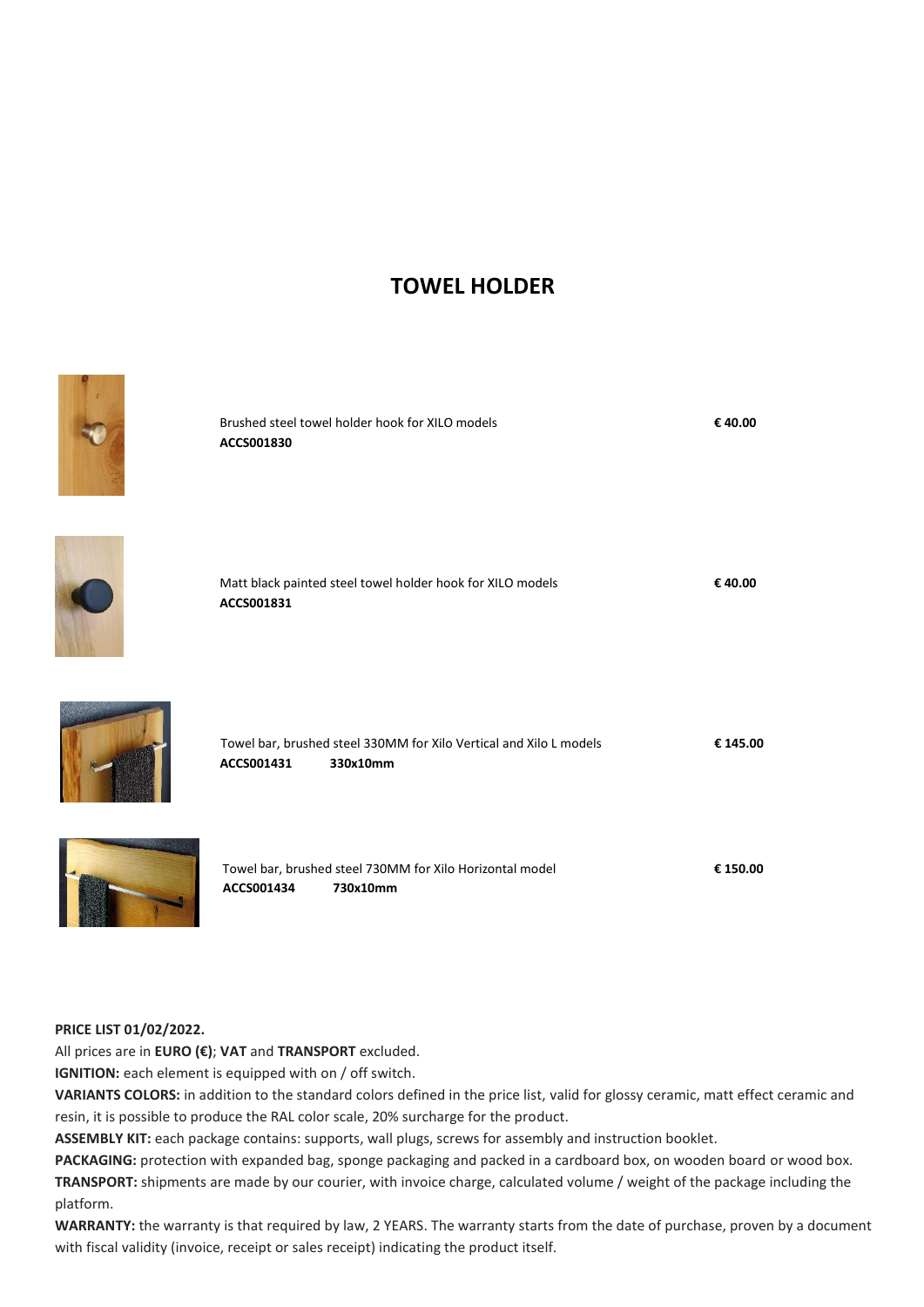#### **CONDITIONS OF SALE**

#### **GENERALITY**

The conditions listed below are valid for all sales of Rotfli Srl HOM products

#### **TERMS OF PAYMENT**

The payment conditions must be respected even if delivery delays occur after shipment from the factory. It is not allowed to withhold or reduce the amount to be paid for credit notes not yet issued. By express agreement, the obligation to pay rests with the customer even in the event of a dispute and whatever the nature and importance of this. Payments must be made to ROTFIL s.r.l. Via Praglia 15 10044 Pianezza (TO) Italy, in legal currency.

#### **PACKAGING**

To avoid accidental damage during shipping, the products are protected with a foam envelope, cardboard packaging, cardboard box packaging and laying on a wooden platform. Packaging is generally included in the sale price.

Special packaging will be invoiced separately.

#### **SHIPMENT**

The goods must be checked upon delivery, checking the integrity of the packaging, missing items in the presence of the carrier. Any dispute must be reported immediately to the carrier / courier by signing the DDT with reserve.

#### **SHIPPING COST**

Transport costs calculated for each item.

Each voluminous package or over 20Kg. it is placed on a wooden platform due to the fragility of the content.

#### **TERMS OF DELIVERY**

Delivery terms are always intended as approximate.

HOM assumes no responsibility in case of delay in delivery.

Therefore, we do not accept claims for damages, payment of penalties or order cancellations if the delivery deadline is not respected.

If the ordered goods are not collected within the agreed period, they will be invoiced and stored with costs, risk and danger borne by the customer.

Extraordinary events such as natural disasters, strikes, lack of raw materials due to force majeure, free HOM from any delivery deadline.

#### **CLAIMS**

The Customer is obliged to immediately check the goods upon arrival.

If the goods do not correspond to the delivery documents or have visible defects, the Customer must notify HOM in writing within 8 days of receipt of the goods.

No complaints will be accepted after this deadline.

No complaints will be accepted for goods altered or damaged by third parties or by the Customer himself.

Non-visible defects must be communicated in writing to HOM within 8 days of discovery.

#### **RETURNS**

The return of products can only take place after agreement with HOM under the following conditions.

- Returns must be accompanied by Ddt, transport document
- Returns must be ex-works HOM
- They are returned items only products in the catalog, new from factory and not tampered with.

- Non-standard returns are not accepted

The return must be made with the same packaging as the shipment, box + packaging + platform, returns are not allowed except as indicated above.

Any exchange of goods will take place only after the return of the defective goods to the warehouse.

#### **WARRANTY**

HOM guarantees the products in this catalog.

The guarantee is 2 years.

The warranty starts from the date of purchase, proven by a document with fiscal validity (invoice, receipt or sales receipt) indicating the product itself. In the event of defects in material or workmanship, HOM will provide free replacement of the defective parts or replacement or repair of the entire product. Any replacement of defective products or components of the aforementioned products will not extend the original warranty term. The warranty of the parts or its products will therefore cease at the end of the warranty period granted at the time of sale.

#### **THE WARRANTY DOES NOT APPLY IN THE EVENT OF:**

- failure to comply with the installation instructions and standards contained in the manual attached to the product or in the technical documentation;

- failure to comply with the operating and maintenance prescriptions reported in the manual supplied with the product;
- damage to the product due to interventions by unauthorized or professionally not competent personnel;
- anomalies or failures dependent on the power supply network;
- use of parts or spare parts that are not original or not authorized by HOM;
- damage caused by accidents, fires, natural disasters, accidents in general;

- breakage occurred during transport.

#### **ORDERS AND ORDER CONFIRMATIONS**

Orders will be bound only after the HOM order confirmation has been issued. Cancellations or changes may affect the previously set delivery date.

#### **PRICES**

Prices are in Euros The prices are intended ex works of the Company. Prices are always shown in the price list net of VAT.